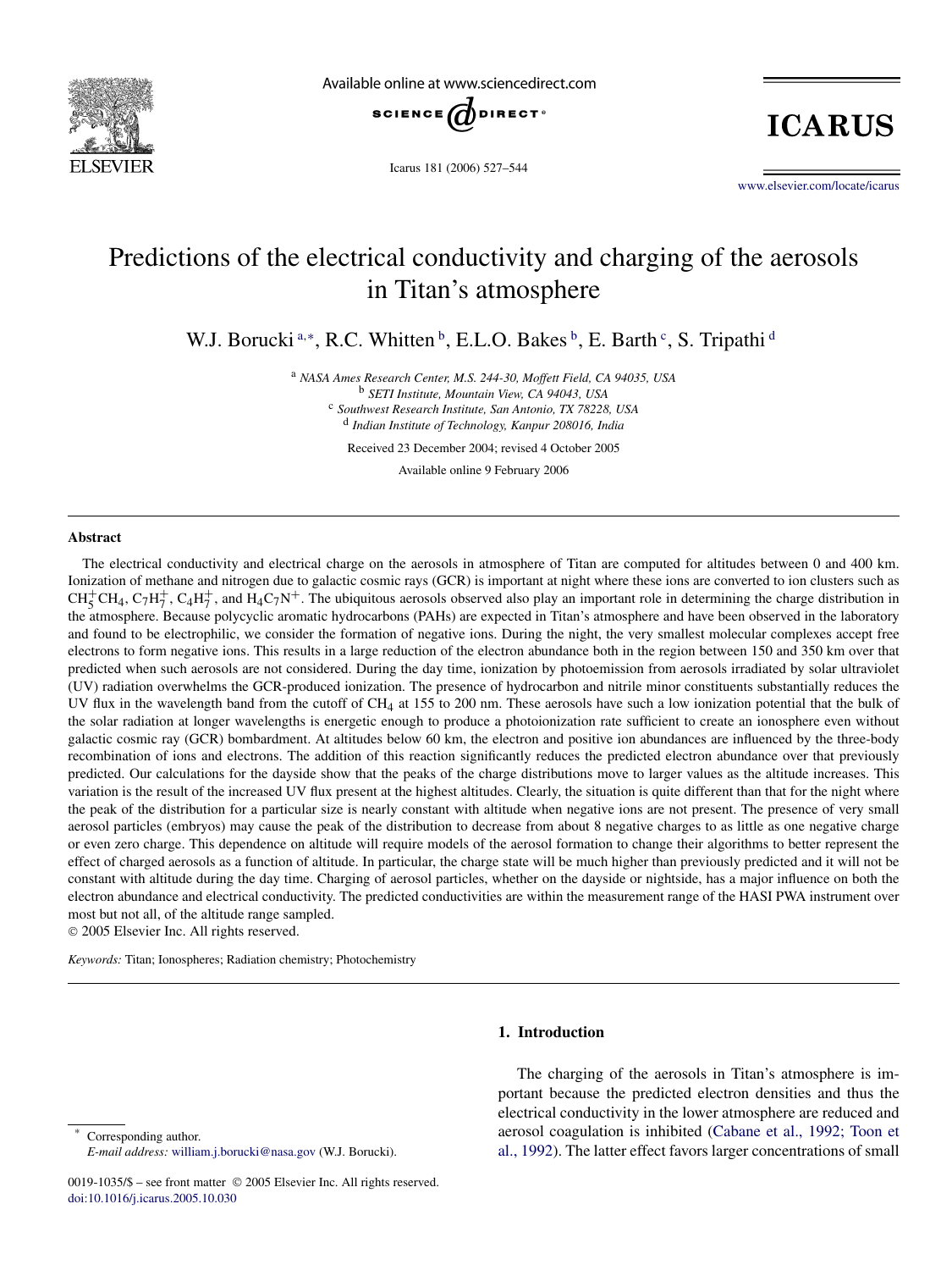particles and fewer large particles. These particles in turn affect the vertical deposition of solar energy and thus the structure of the atmosphere.

In an early paper, [Capone et al. \(1980\)](#page-16-0) computed the expected electron and ion abundances as a function of altitude produced by the GCR. The substantial effects of aerosols on these abundances was first recognized by [Borucki et al. \(1987\).](#page-16-0) Because aerosol characteristics were poorly known at that time, especially with respect to their variation with altitude, they conducted parametric studies of the effect of both mono- and polydisperse aerosols on the ion and electron abundances. They also assumed that no electrophilic species were likely to be present in sufficient abundance to significantly attach the electrons and that photoelectron emission by the aerosol particles was not significant. Even with increased recombination rates caused by the aerosols, their calculations concluded that the atmosphere would be orders of magnitude more conductive than the terrestrial atmosphere.

In [Borucki et al. \(1987\),](#page-16-0) ionization by galactic cosmic rays was computed by adapting to Titan models developed by [O'Brien \(1970, 1971, 1972\).](#page-16-0) Since the model atmosphere used there was quite close to the more recent one used in this paper, we used the ionization rate profile of [Borucki et al. \(1987\).](#page-16-0) The earlier paper employed the charged particle transport properties at low altitudes (diffusion) developed by [Hodges \(1969\),](#page-16-0) used a continuum distribution of charges rather than an integer charge model as developed by [Parthasarathty \(1976\),](#page-17-0) and neglected three-body electron–ion recombination at low altitudes. All of these limitations have been removed in the computations reported here.

[Jensen and Thomas \(1991\)](#page-16-0) constructed a model for computing the attachment of electrons and ions to polar mesospheric clouds on Earth. Since atmospheric density is too small for diffusion to be significant in the mesosphere, they treated effusion only. For this purpose they included the charge distribution algorithm of [Parthasarathty \(1976\)](#page-17-0) [see Eq. [\(15\)](#page-6-0) below] and the image charge method developed by [Natanson \(1960\).](#page-16-0) [Also see [Landau et al. \(1984\).](#page-16-0)] We have adapted the approach of [Jensen](#page-16-0) [and Thomas \(1991\)](#page-16-0) to the effusion regime on Titan.

[Lara et al. \(1999\)](#page-16-0) pointed out that a carbon to nitrogen ratio as low as 2:1 could be justified in the formation of Titan hazes thereby bringing model predictions of HCN into better agreement with observations. A model study by [Molina-Cuberos et](#page-16-0) [al. \(1999a, 1999b\)](#page-16-0) predicted that hydrocarbon cations such as  $CH<sub>5</sub><sup>+</sup>CH<sub>4</sub>$  rather than nitrogenated cations assumed by [Borucki](#page-16-0) [et al. \(1987\)](#page-16-0) would dominate at altitudes below 270 km. They also showed that the peak in the electron abundance of 2150 cm−<sup>3</sup> would occur at 90 km and vary by 10% depending on the solar cycle. However, they did not include the effect of aerosols. Studies by [Lebonnois et al. \(2002\)](#page-16-0) and [Wilson](#page-17-0) [and Atreya \(2004\)](#page-17-0) suggest the production of poly-aromatic hydrocarbons (PAH) as the most promising candidate for the composition of the Titan haze layer. [Bakes et al. \(2002\)](#page-16-0) noted that the monomers and polymers of PAH could be very abundant in Titan's atmosphere and that these molecular complexes would be electrophilic. Although they would be lost by thermal coagulation before reaching altitudes below 120 km, they

could serve as negative ions above that altitude and thereby attach electrons and reduce their abundance. Precursors (benzene) to the monomers needed for the formation of PAHs have been observed in Titan's atmosphere [\(Coustenis et al., 2003\)](#page-16-0). Consequently, it appears appropriate to consider their effects on the ion and electron abundances and the atmospheric conductivity.

In this paper, the conductivity of the atmosphere and electrical charge on the aerosols in the altitude range from 0 to 400 km are estimated from steady-state calculations based on the ionization due to the absorption of high-energy particles by atmospheric gases and solar UV radiation by aerosol particles followed by the recombination of the ions and electrons.

In the night time atmosphere of Titan, the attachment of electrons to the aerosol substantially reduces the electron abundance and the atmospheric conductivity. On the dayside, solar ultraviolet radiation impinging on the aerosol particles causes emission of electrons, leaving the particles with positive charge and greatly increasing the atmospheric conductivity. Thus the ubiquity of the aerosols substantially changes the planetary conductivity profile from what it would be if they were not present. Although spacecraft measurements clearly show the presence of these aerosols, the measurements do not furnish enough information on the number and size distributions as a function of altitude to permit direct calculations of the effects of the aerosols. Consequently, our calculations use theoretical predictions of the aerosol parameters that are consistent with the spacecraft measurements.

Our model is based on that described by [Borucki et al.](#page-16-0) [\(1987\)](#page-16-0) with several modifications. In particular it now includes:

- (1) a more accurate method of calculating the total aerosol charge and charge distributions,
- (2) a three-body reaction rate for the recombination of positive ions with electrons,
- (3) ionization of molecules and aerosols from both GCR and solar UV flux,
- (4) a range of aerosols sized from  $3 \text{ Å}$  to 0.3 µm based on the [Toon et al. \(1992\)](#page-17-0) Titan aerosol model,
- (5) day time conditions are considered,
- (6) the effects of Raleigh scattering, absorption and scattering by aerosols, and absorption by minor constituents,
- (7) photoemission charging of aerosols.

The model is fully interactive with respect to the formation and recombination of electrons, charged ions, and aerosols and computes self-consistent distributions of integral charges on all particle sizes.

This paper is organized into the following sections: atmospheric environment, formation of the lower ionosphere, aerosol distribution, computation of aerosol charging, effect of photoionization on aerosol charging, and results. In the Results section, discussions are provided for atmospheric conductivity and its comparison with the measurement capability of the Huygens Atmospheric Structure Instrument (HASI).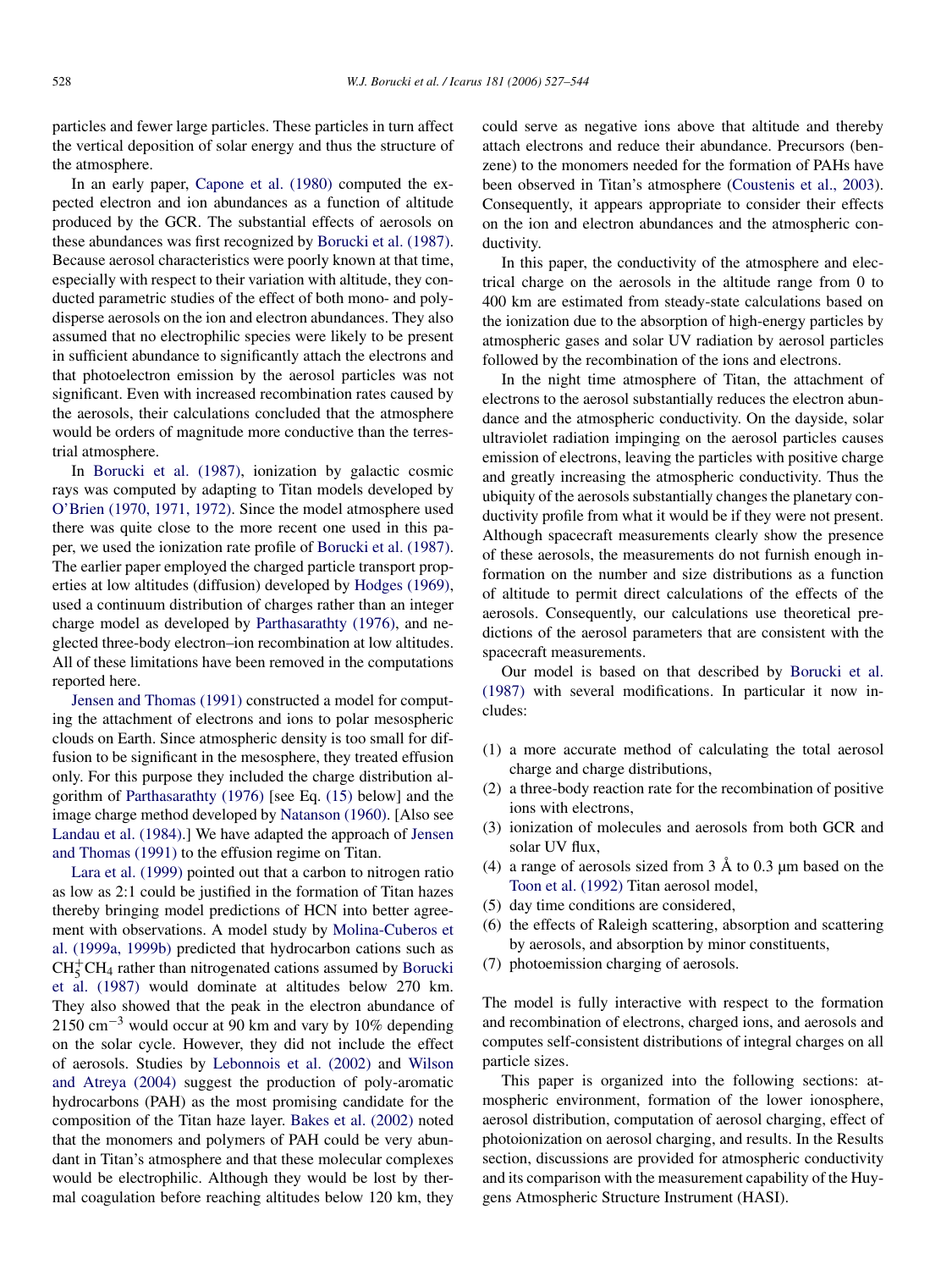#### **2. Atmospheric environment**

To calculate the conductivity of the atmosphere it is necessary to choose a standard atmosphere. Table 1 presents values of the temperature, pressure, and number density as a function of altitude taken from recommended model atmosphere described by [Yelle et al. \(1996\).](#page-17-0) This model is consistent with both direct measurements of thermal profiles and composition and with theoretical profiles based on hydrostatic equilibrium. The temperature and pressure at the base of the atmosphere are 93.9 K and 1.44 bar, respectively. Below 600 km, the atmosphere is well mixed and the atmospheric composition is taken to be constant with 95%  $N_2$ , 3% CH<sub>4</sub>, and 2% Ar. The actual abundance of Ar and methane are poorly constrained. In particular, [Lara et al. \(1996\)](#page-16-0) find that a methane abundance of 1.5% to 2% provides a better fit to the minor species abundances. Because modest variations in the assumed composition and temperature profile cause only minor variations in the results reported here, the model of [Yelle et al. \(1996\)](#page-17-0) is adopted without modification. Much more significant uncertainties are caused by the abundance and identities of the minor species present and by the aerosol properties.

#### **3. Formation of the lower ionosphere**

#### *3.1. Ionization due to GCR*

Both galactic cosmic rays (GCR) and photoionization of the aerosols cause significant ionization. (Electron precipitation is important above 700 km, but is usually a minor contributor below 400 km.) The importance of GCR in the context of the present study is two-fold. First, since the intensity of the so-

Table 1

Model atmosphere and ion production rate from GCR

| Altitude | Pressure     | Temp.  | Mass density | Ion prod.    | $[N_2 + CH_4]$                  |
|----------|--------------|--------|--------------|--------------|---------------------------------|
| (km)     | (bar)        | (K)    | $(kg/m^3)$   | rate         | $(\frac{\text{H}}{\text{m}^3})$ |
|          |              |        |              | (pairs/cc/s) |                                 |
| $\Omega$ | $1.46E + 00$ | 93.28  | 5.44         | 0.260        | $1.16 \times 10^{26}$           |
| 20       | $4.84E - 01$ | 76.43  | 2.16         | 0.350        | $4.68 \times 10^{25}$           |
| 40       | $1.41E - 01$ | 70.66  | 0.673        | 0.450        | $1.46 \times 10^{25}$           |
| 60       | $4.19E - 02$ | 76.87  | 0.183        | 1.000        | $3.96 \times 10^{24}$           |
| 80       | $1.77E - 02$ | 123.61 | $4.79E - 01$ | 10.02        | $1.40 \times 10^{24}$           |
| 100      | $9.43E - 03$ | 142.06 | $2.22E - 01$ | 14.000       | $4.80 \times 10^{23}$           |
| 120      | $5.35E - 03$ | 151.00 | $1.18E - 01$ | 8.310        | $2.56 \times 10^{23}$           |
| 140      | $3.15E - 03$ | 158.55 | $6.65E - 01$ | 4.95         | $1.44 \times 10^{23}$           |
| 160      | $1.91E - 03$ | 163.77 | $3.90E - 01$ | 2.93         | $8.43 \times 10^{22}$           |
| 180      | $1.18E - 03$ | 167.30 | $2.36E - 01$ | 1.69         | $5.10 \times 10^{22}$           |
| 200      | $7.42E - 04$ | 170.48 | $1.46E - 01$ | 1.02         | $3.11 \times 10^{22}$           |
| 220      | $4.73E - 04$ | 172.58 | $9.13E - 02$ | 0.47         | $2.88 \times 10^{22}$           |
| 240      | $3.05E - 04$ | 175.42 | $5.82E - 02$ | 0.22         | $1.24 \times 10^{22}$           |
| 260      | $1.99E - 04$ | 177.02 | $3.76E - 02$ | 0.118        | $1.03 \times 10^{22}$           |
| 280      | $1.31E - 04$ | 177.97 | $2.46E - 02$ | 0.076        | $6.74 \times 10^{21}$           |
| 300      | $8.70E - 05$ | 178.19 | $1.63E - 02$ | 0.049        | $3.58 \times 10^{21}$           |
| 320      | $5.80E - 05$ | 177.63 | $1.09E - 02$ | 0.035        | $2.39 \times 10^{21}$           |
| 340      | $3.88E - 05$ | 176.21 | $7.36E - 03$ | 0.024        | $1.61 \times 10^{21}$           |
| 360      | $2.60E - 05$ | 173.85 | $5.00E - 03$ | 0.019        | $1.10 \times 10^{21}$           |
| 380      | $1.74E - 05$ | 170.60 | $3.41E - 03$ | 0.018        | $7.48 \times 10^{20}$           |
| 400      | $1.16E - 05$ | 166.61 | $2.33E - 03$ | 0.017        | $5.11 \times 10^{20}$           |

lar EUV radiation decreases as the square of the distance from the Sun, GCR-induced ionization assumes greater relative importance in the atmospheres of the outer planets and satellites. In addition, the GCR-induced electromagnetic and particle cascade will penetrate to relatively large depth (i.e., high pressures) in the extended, massive atmosphere of Titan.

Since the energies of the cosmic rays incident upon a planetary atmosphere span many orders of magnitude (with a nonnegligible fraction of the total energy carried by multi-TeV particles), a number of processes must be considered in order to describe the distribution of the cosmic-ray energy throughout an atmosphere. Collisions of the primary cosmic rays (mostly protons with a small fraction of heavier ions) produce a cascade of many particles including secondary protons, neutrons, pions, electrons, and gamma rays. These in turn undergo further cascading collisions with the atmosphere. In addition, the pions decay into either gamma rays or muons and neutrinos and the muons eventually decay into electrons and neutrinos. The energy deposition in the atmosphere is then calculated by folding the charged particle fluxes (except electrons) with the stopping power for the various particles and the various atmospheric constituents. We do not attempt to calculate in detail the electromagnetic cascade of the (relatively low energy) electrons and gammas but assume that their total energy is deposited at the point of production. Since the interaction of neutrinos with matter is so weak, we assume that the energy carried by the neutrinos is transported out of the atmosphere.

The ionization rates due to bombardment of the atmosphere by galactic cosmic rays were taken from those published earlier by [Borucki et al. \(1987\)](#page-16-0) and are similar to those of [Molina-](#page-16-0)[Cuberos et al. \(1999a\).](#page-16-0) The mathematical development of our approach, the approximations employed, and the physical input used have been described in detail elsewhere [\(Borucki et](#page-16-0) [al., 1987\)](#page-16-0). The ionization model was an adaptation to Titan of a model developed for Earth by [O'Brien \(1971, 1972, 1975a,](#page-16-0) [1975b\).](#page-16-0)

The contribution to ionization from precipitating particles from the saturnian magnetosphere [\(Krimingis et al., 1983;](#page-16-0) [Vogt et al., 1981\)](#page-16-0) was included as described in [\(Borucki et](#page-16-0) [al., 1987\)](#page-16-0). The small contribution from precipitating electrons above 350 km is noticeable as break in the decreasing ionization rate with altitude (see [Fig. 1\)](#page-3-0). Ionization by precipitating protons is negligible in the atmosphere below 350 km.

When Titan is outside the magnetosphere of Saturn, only galactic cosmic rays and the low-energy particle of the solar wind are present. At such times the ionization from precipitating electrons will be absent. The slowly varying (with altitude) "tail" below 60 km is the result of ionization by muons.

#### *3.2. Calculation of the ion- and electron-density profiles*

During the night, galactic cosmic rays are the main ionization source in the lower atmosphere of Titan below 400 km, as explained above, and ionize the neutral constituents (mainly  $N_2$ , CH<sub>4</sub>, Ar, H<sub>2</sub>, and CO), producing  $N_2^+$ ,  $N^+$ ,  $Ar^+$ ,  $CH_4^+$ ,  $CH_3^+$ ,  $CH_2^+$ ,  $H_2^+$ ,  $H_1^+$ ,  $CO^+$ , and electrons. Fast reactions with the neutrals rapidly convert these ions into secondary ions and ion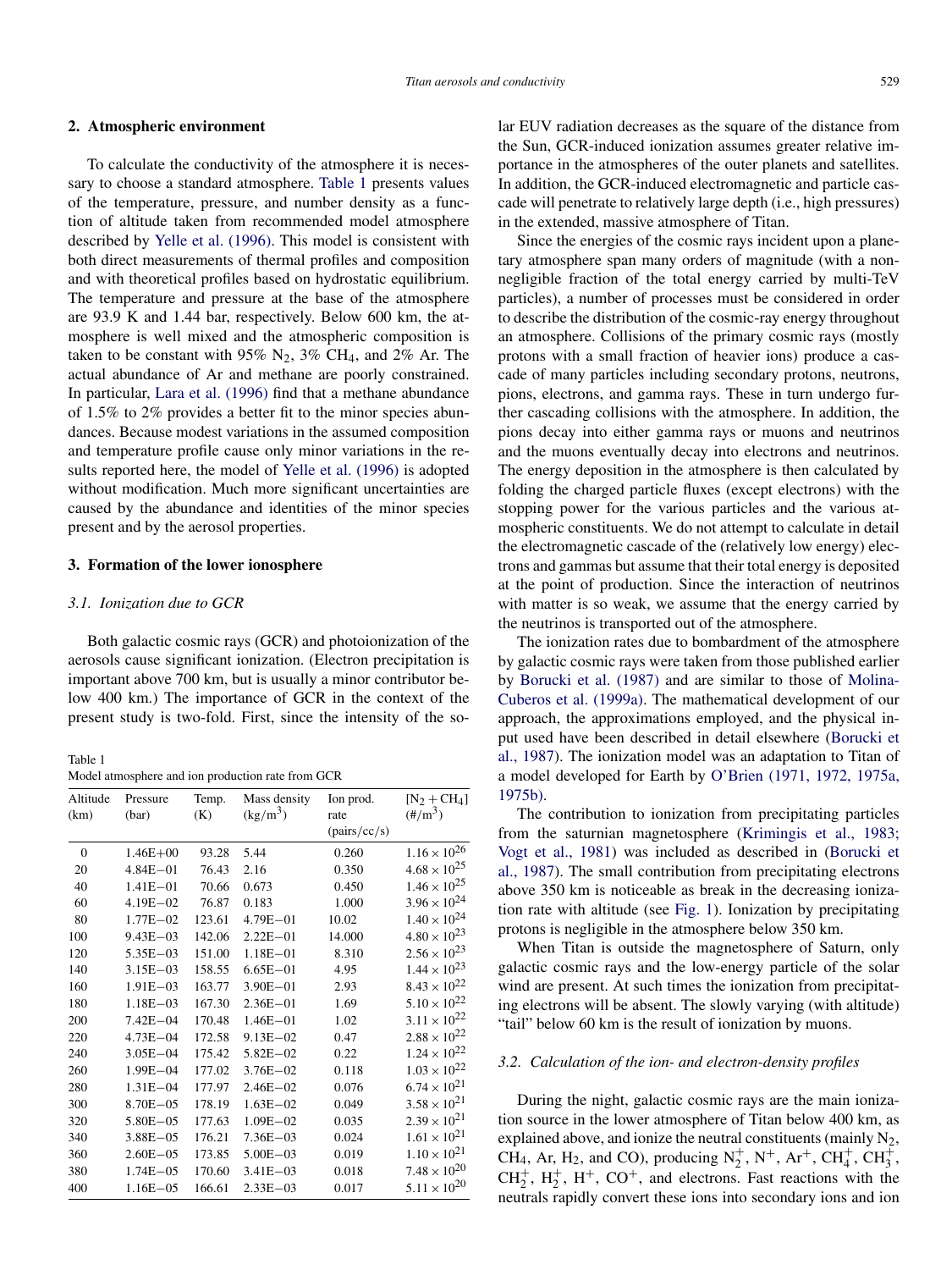<span id="page-3-0"></span>

Fig. 1. Ionization rate from galactic cosmic rays and from precipitating electrons as a function of altitude.

clusters. Studies on stratospheric conductivity on Earth (where cosmic rays are also the main ionization source at large atmospheric depths) suggest that small positive and negative ions (molecular cluster ions) provide the main contribution to the stratospheric conductivity [\(Hu and Holzworth, 1996\)](#page-16-0). These cluster ions are removed by their recombination with ions of opposite charge and by attachment to aerosol particles.

# *3.2.1. Formation of positive secondary ions and positive ion clusters*

The initial ionization of methane and nitrogen is followed by a series of reactions that eventually produce massive positive ions (30 to 102 amu) having recombination coefficients and mobilities that are different from those of  $N_2^+$  and  $CH_4^+$ . The formation of large ions is discussed at length in [Appendix A.](#page-14-0) For the calculations presented here, the identity of the ions is much less important than their mass which largely determines their mobility and recombination rate.

# *3.2.2. Formation of negative secondary ions and negative ion clusters*

In [Borucki et al. \(1987\),](#page-16-0) the ion concentrations and conductivity in the night time Titan atmosphere were first calculated using only gas kinetic charge balance equations. These showed that the lack of electrophilic species led to a very high electron concentration compared to those in the terrestrial and venusian atmospheres. When the electron attachment to aerosols was also considered, modest decreases in the electron concentration and conductivity were predicted. Nevertheless, the large abundance of free electrons was still high enough to produce a conductivity about 300 times larger than found in the Earth's atmosphere at similar column densities. Later calculations performed by [Lara](#page-16-0) [et al. \(1996\)](#page-16-0) predict the presence of electrophilic species such as H,  $CH<sub>3</sub>$ , and  $C<sub>3</sub>H<sub>2</sub>$  in the lower atmosphere. However, the concentrations of these electrophilic species are predicted to be too low to affect the abundance of electrons.

[Molina-Cuberos et al. \(2000\)](#page-16-0) calculated the ion concentration in the lower 70-km of Titan atmosphere based on a parametric study assuming various levels of a hypothetical electrophilic species. They found that a mixing ratio of electrophilic species of at least  $10^{-14}$  is required near the surface to produce an abundance of negative ions sufficiently large to reduce the predicted electron abundance. With increasing altitude, it is necessary to have even higher concentrations of such species to obtain an appreciable number of anions. Their results are in good agreement with those of [Borucki et al. \(1987\).](#page-16-0) Because concentrations of molecular ions formed from H, CH3, and  $C_3H_2$  are expected to be much lower, they will not be considered further.

Recently, it has been postulated that the ubiquitous aerosols found in the atmosphere might be composed of aggregated clusters of polycyclic aromatic hydrocarbons (PAHs) [\(Bakes](#page-16-0) [et al., 2002\)](#page-16-0). These aerosols and the clusters from which they form, are likely to be present over a large range of sizes. The smallest clusters could play the role of negative ions in that they are of sufficiently low mass to have a significant mobility when charged. Furthermore, PAHs are known to be electrophilic [\(Bakes and Tielens, 1994, 1998\)](#page-16-0) and thereby can potentially reduce the otherwise large abundance of free electrons. For these reasons we include them in our calculations of the charge distribution and conductivity of the Titan atmosphere.

#### *3.2.3. Calculation of the mobilities and diffusivities*

The positive- and negative-ion mobilities ( $K_+$  and  $K_-,$  respectively) were interpolated from the mobility versus ionmass dispersion curve for molecular ions in nitrogen given in [Meyerott et al. \(1980\)](#page-16-0) and [Kilpatric \(1971\)](#page-16-0) in which we included the reduced-mass correction. These values are similar to those determined by [Rosen et al. \(1982\)](#page-17-0) for ions in the Earth's atmosphere between 5 and 30 km altitude.

The electron mobility  $K<sub>e</sub>$  for each altitude is calculated from the momentum transfer collision frequency of electrons in nitrogen. The values are taken from the experimental measurements of [Ramanan and Freeman \(1990\)](#page-17-0) for elastic collisions at low temperatures. The diffusion coefficients are then obtained from the mobility using the Einstein relation  $D^j = K_j kT/e$ [\(McDaniel and Mason, 1973\)](#page-16-0), where *k* is the Boltzmann constant  $(j = 1, 2, 3$  for electron, positive ion, and negative ion, respectively).

[Table 2](#page-4-0) presents some calculated values for the ion and electron mobilities and diffusivities as a function of altitude. The much higher values of the electron mobility and diffusivity cause the aerosols to be charged negatively at all altitudes during the night time when no solar flux is available to photoionize the aerosols and ions.

# **4. Aerosol distributions**

Spacecraft observations have shown that aerosols are abundant in the Titan atmosphere. When the presence of aerosols is considered, our calculations show that the aerosol size and number density strongly affect the predicted values of the electron concentration.

Size information is derived from the data obtained from the Voyager photopolarimeter observations [\(West et al., 1983\)](#page-17-0). Voyager high-phase-angle images [\(Rages et al., 1983\)](#page-17-0) and photometry and polarimetry measurements from Pioneer 11 [\(Tomasko and Smith, 1982\)](#page-17-0). Analysis of Voyager 2 images by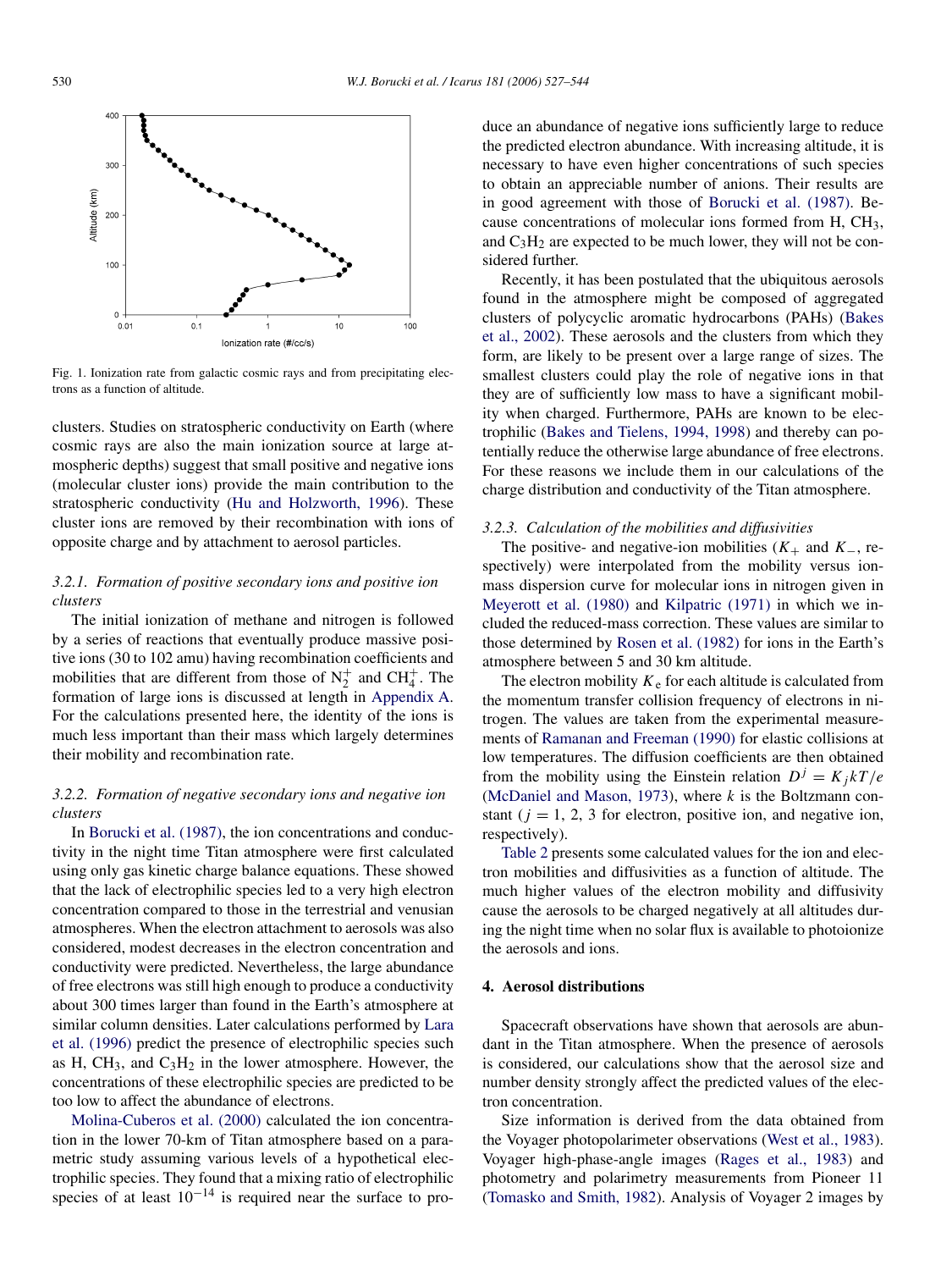<span id="page-4-0"></span>

| Table 2                                                                                 |  |
|-----------------------------------------------------------------------------------------|--|
| Calculated values of the mobilities and diffusivities of the ion clusters and electrons |  |

| Altitude     | Positive ion | Electron     | Negative      | Positive ion | Electron     | Negative ion |
|--------------|--------------|--------------|---------------|--------------|--------------|--------------|
| (km)         | mobility     | mobility     | ion mobility  | diffusivity  | diffusivity  | diffusivity  |
|              | $(m^2/v/s)$  | $(m^2/v/s)$  | $(m^2/v/s)^*$ | $(m^2/s)$    | $(m^2/s)$    | $(m^2/s)^*$  |
| $\mathbf{0}$ | $6.180E - 5$ | $8.300E - 1$ |               | $4.970E - 7$ | $6.670E - 3$ |              |
| 10           | $9.440E - 5$ | $1.410E + 0$ |               | $6.760E - 7$ | $1.010E - 2$ |              |
| 20           | $1.560E - 4$ | $2.520E + 0$ |               | $1.030E - 6$ | $1.660E - 2$ |              |
| 30           | $2.730E - 4$ | $4.650E + 0$ |               | $1.700E - 6$ | $2.900E - 2$ |              |
| 40           | 4.990E-4     | $8.690E + 0$ |               | $3.040E - 6$ | $5.300E - 2$ |              |
| 50           | $9.380E - 4$ | $1.620E + 1$ |               | $5.770E - 6$ | $9.960E - 2$ |              |
| 60           | $1.840E - 3$ | $2.950E+1$   |               | $1.220E - 5$ | $1.960E - 1$ |              |
| 70           | $4.060E - 3$ | $4.930E + 1$ |               | $3.640E - 5$ | $4.420E - 1$ |              |
| 80           | $7.010E - 3$ | $7.250E + 1$ |               | $7.480E - 5$ | $7.730E - 1$ |              |
| 90           | 0.011        | $1.010E + 2$ |               | $1.230E - 4$ | $1.180E + 0$ |              |
| 100          | 0.015        | $1.380E + 2$ | $8.220E - 3$  | $1.850E - 4$ | $1.690E + 0$ | $1.010E - 4$ |
| 110          | 0.017        | $1.850E + 2$ | 0.019         | $2.110E - 4$ | $2.340E + 0$ | $2.370E - 4$ |
| 120          | 0.019        | $2.450E + 2$ | 0.018         | $2.500E - 4$ | $3.180E + 0$ | $2.340E - 4$ |
| 130          | 0.026        | $3.190E + 2$ | 0.028         | $3.490E - 4$ | $4.310E + 0$ | $3.790E - 4$ |
| 140          | 0.034        | $4.150E + 2$ | 0.034         | $4.660E - 4$ | $5.670E + 0$ | $4.690E - 4$ |
| 150          | 0.045        | $5.350E + 2$ | 0.047         | $6.260E - 4$ | $7.470E + 0$ | $6.520E - 4$ |
| 160          | 0.070        | $6.860E + 2$ | 0.066         | $9.930E - 4$ | $9.700E + 0$ | $9.310E - 4$ |
| 170          | 0.090        | $8.750E + 2$ | 0.081         | $1.290E - 3$ | $1.250E + 1$ | $1.150E - 3$ |
| 180          | 0.116        | $1.110E + 3$ | 0.107         | $1.680E - 3$ | $1.600E + 1$ | $1.540E - 3$ |
| 190          | 0.148        | $1.410E + 3$ | 0.134         | $2.160E - 3$ | $2.050E + 1$ | $1.950E - 3$ |
| 200          | 0.188        | $1.770E + 3$ | 0.171         | $2.760E - 3$ | $2.600E + 1$ | $2.520E - 3$ |
| 210          | 0.238        | $2.230E + 3$ | 0.216         | $3.530E - 3$ | $3.300E + 1$ | $3.210E - 3$ |
| 220          | 0.300        | $2.780E + 3$ | 0.273         | $4.480E - 3$ | $4.160E + 1$ | $4.080E - 3$ |

The abundance of negative ions is negligible below 100 km.

[Rages and Pollack \(1983\)](#page-17-0) indicate that between 220 and 350 km the aerosol particles have radii near 0.3 µm and have number densities that range from about 0.2 particles*/*cc at 350 km to 2 particles*/*cc near 220 km.

While we have assumed the particles to be spherical because of the lack of knowledge of their true shapes, the shapes could be fractal [\(Cabane et al., 1993; Rannou et al., 1995, 1997\)](#page-16-0). Such shapes cause substantial increases the surface area for a given mass loading, especially for small particles. The increased surface area will cause somewhat larger photoelectron emission rates and larger electron and ion capture rates by the particles. On the dayside these two effects tend to cancel each other, diminishing the fractal effect; such cancellation would not, of course, occur on the nightside. However, in view of other rather large uncertainties in the cloud properties, the fractal nature of the particles is not expected to cause unacceptable error in our results.

The spacecraft data provide some constraints on the actual aerosol distribution in that the optical depth between 350 and 220 km and the total optical depth can be estimated. However, particles smaller than 0.1 µm do not scatter light efficiently enough to be detected on spacecraft images. Because spacecraft measurements have not adequately determined the aerosol size distributions, shapes, abundances, nor their variation with altitude, the results of the theoretical model by [Toon et al. \(1992\)](#page-17-0) are used to estimate these quantities.

This model simulates the physics of production, growth and transport of the aerosol particles and is consistent with the spacecraft measurements. It is described in [Appendix B.](#page-15-0) The particle size and number density data obtained from [Barth and](#page-16-0)



Fig. 2. Aerosol abundances versus altitude for wide bins.

[Toon \(2003\)](#page-16-0) were contained in 31 size bins. To facilitate the electrical charging computations the largest 31 bins were sorted into 6 size bins using the method discussed in Section [5.2.](#page-7-0)

Fig. 2 shows the model aerosol size distributions as a function of altitude for several size bins. As expected, the smaller sizes are prevalent at the higher altitudes while the larger sizes are found mainly at lower altitudes. Maxima in abundances for the three largest size bins occur in the 50 to 120 km altitude range; i.e., at altitudes that the Huygens Atmosphere Structure Instrument (HASI) will sample.

Because the loss rates of positive ions and electrons to aerosol particles are a strong function of the aerosol abundance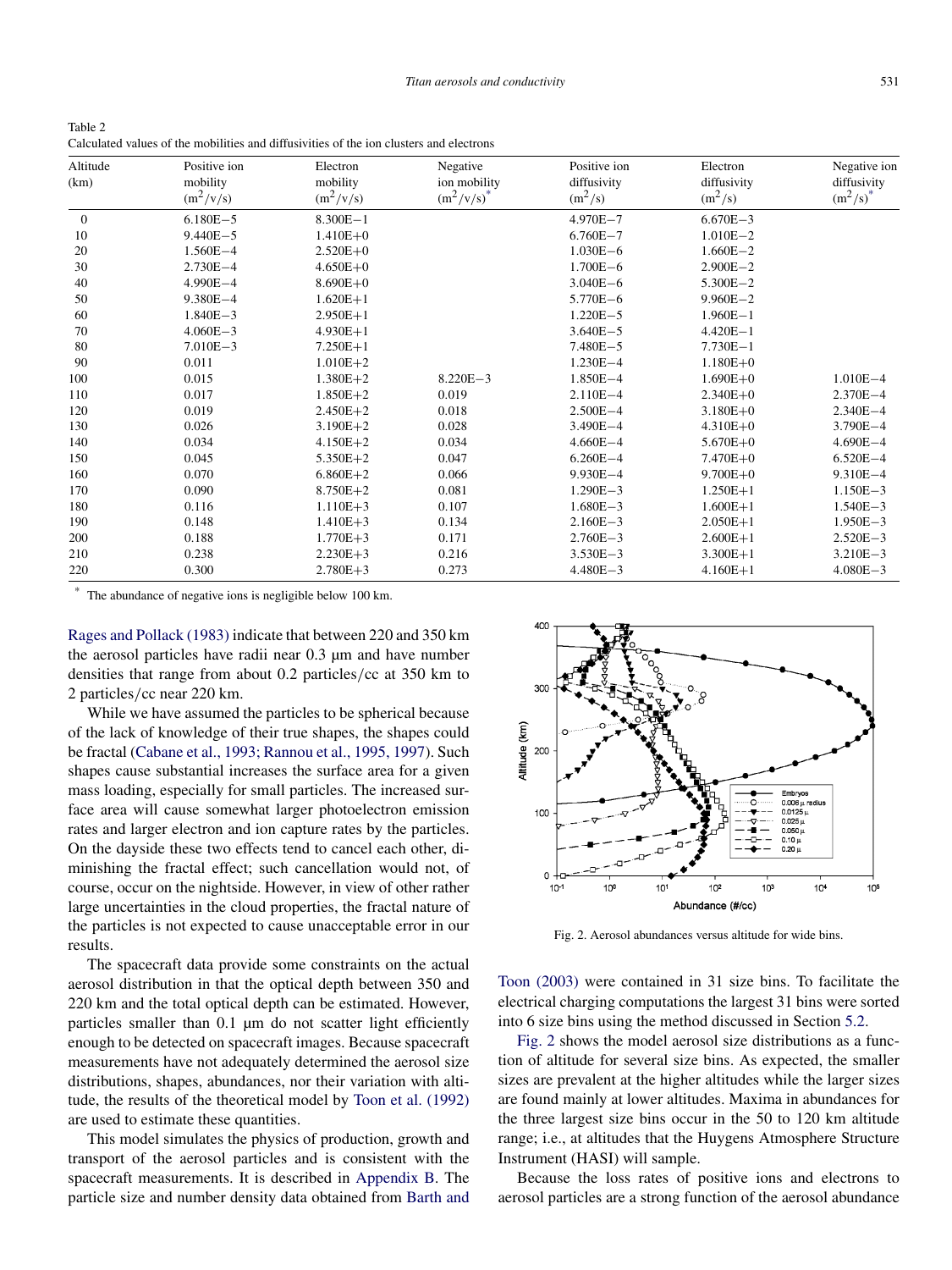<span id="page-5-0"></span>and size, the aerosol model employed here uses a detailed size distribution that varies with altitude. Further, the distribution of charge on each particle size is calculated. At each altitude, the charge distribution of each particle size is a function of those on all other sizes as well as the abundance of ions and electrons. Hence a simultaneous set of nonlinear equations must be solved.

# **5. Computation of aerosol charging**

Our model of the electrical charging of the aerosol particles is based on the work of [Natanson \(1960\),](#page-16-0) [Parthasarathty \(1976\),](#page-17-0) and especially [Jensen and Thomas \(1991, hereafter called JT\).](#page-16-0) Since the theory is presented in considerable detail by JT, the reader is referred to their paper in the interest of saving space.

The aerosols are assumed to be composed of polycyclic aromatic hydrocarbons, The composition is important because of its low ionization potential and because such material is electrophilic. The lowest mass aerosols (containing the order of 10 to 30 carbon atoms and a radius  $\sim$ 3 × 10<sup>-4</sup> µm) are mobile with respect to the atmosphere and will henceforth be referred to as "embryos." They are found in sufficient abundance to affect the atmospheric conductivity above 150 km where they become charged and form negative ions. Further, the low ionization potential of this material promotes the production of free electrons during the day time.

## *5.1. Numerical procedures*

The charge balance equations are solved by means of an iterative procedure briefly described below during which the distribution of charge on the aerosols is simultaneously computed. At high altitude (i.e., above 300 km) in the Earth's ionosphere, ambipolar diffusion of ions and electrons must be included in the charge balance equations. However for Titan, the atmospheric density at 400 km altitude corresponds to about 90 km on Earth, which is far below the altitude where ambipolar diffusion becomes important. Moreover, we estimated the recombination time for electrons and ions and found that it is much less than 1 s whereas the time for an electron–ion pair to diffuse 1 m is about  $10^4$  s. Hence vertical transport does not significantly affect our results.

#### *5.1.1. Solution of the charge balance equations*

The rate equations for the electron, positive ion and negative  $embryo<sup>1</sup>$  densities at each altitude are:

$$
\frac{dn_e}{dt} = Q + \sum_{i,p} \zeta_{a,p} N_{i,p} + \zeta_{-}n_{-} + \zeta^{\text{emb}} n_{\text{emb}}
$$

$$
- \{\alpha_1 + \alpha_2([\mathbf{N}_2] + [\mathbf{C}\mathbf{H}_4])\} n_e (n_+ + n_{+m})
$$

$$
- d_e n_e - \beta n_{\text{emb}} n_e,
$$
(1)

$$
\frac{dn_{+}}{dt} = Q + \zeta^{\text{emb}} n_{\text{emb}} - {\alpha_{1} + \alpha_{2} ([N_{2}] + [CH_{4}])} n_{e} n_{+}
$$
  
- \alpha\_{3} n\_{+} n\_{-} - d\_{+} n\_{+}, (2)

$$
\frac{dn_{-}}{dt} = \beta n_{\rm emb} n_e - \alpha_3 n_+ n_- - d_- n_- - \zeta_- n_-\,,\tag{3}
$$

$$
\frac{\mathrm{d}n_{+m}}{\mathrm{d}t} = \zeta^{\text{emb}} n_{\text{emb}} - \left\{ \alpha_1 + \alpha_2 \left( \left[ \mathbf{N}_2 + \mathbf{C} \mathbf{H}_4 \right] \right) \right\} n_{+m} n_e. \tag{4}
$$

It is assumed that embryos can be charged negatively by collision and can lose this electron by photoejection. Neutral embryos can also eject electrons as a result of absorption of solar UV radiation and this process is included on the dayside. Here recombination with electrons is the governing loss process for which we use the same value as that for electron dissociative recombination with molecular positive ions.

The requirement that every volume of space be electrically neutral imposes the condition

$$
zp + n_{+m} + n_{+} - n_{-} - n_{e} = 0,
$$
\n(5)

$$
zp = \sum_{i,p} pN_{i,p}.\tag{6}
$$

Conservation of the number of embryos requires that

$$
n_T = n_{+m} + n_- + n_{\rm emb},\tag{7}
$$

where:

- *Q* is the molecular ionization rate  $(m^{-3} s^{-1})$  due to energetic particle radiation
- $\alpha_1$  is the electron–positive ion dissociative recombination coefficient
- $\alpha_2$  is the pressure-dependent electron–positive ion threebody recombination coefficient  $(m^3 s^{-1})$
- $\alpha_3$  is the negative ion–positive ion recombination coefficient  $(4.0 \times 10^{-13} \text{ m}^3 \text{ s}^{-1})$ ; these recombination coefficients are typically smaller than  $\alpha_1$  (for example, see [Holland et al., 1977\)](#page-16-0)
- *β* is the attachment coefficient of electrons to embryos  $(6.0 \times 10^{-12} \text{ m}^3 \text{ s}^{-1})$ ; [Bakes and Tielens, 1994\)](#page-16-0)
- *de* is the combined diffusion/effusion rate of electrons to aerosol particles  $(s^{-1})$
- $d_{+}$  is the combined diffusion/effusion rate of positive ions  $(s^{-1})$  to aerosol particles
- *d*− is the combined diffusion/effusion rate of negative ions  $(s^{-1})$  to aerosol particles
- *ζ* − is the photoejection rate of electrons from negative ions  $(s^{-1})$
- $\zeta_{i.}^a$ *is the photoejection rate of electrons from aerosols in* size bin "*i*" and with charge  $p(s^{-1})$
- *ζ* emb is the photoejection rate of electrons from embryos  $(s^{-1})$
- *n<sub>e</sub>* is electron density (m<sup>−3</sup>)
- *n*+ is positive ion density (m<sup>-3</sup>)<br>*n*\_ is negative ion density (m<sup>-3</sup>)
- is negative ion density  $(m^{-3})$
- $n_T$  is total number of embryos (m<sup>-3</sup>)
- $n_{\text{emb}}$  is neutral embryo density (m<sup>-3</sup>)

<sup>1</sup> Henceforth negatively charged embryos will be referred to as "negative ions." See the discussion in a later section.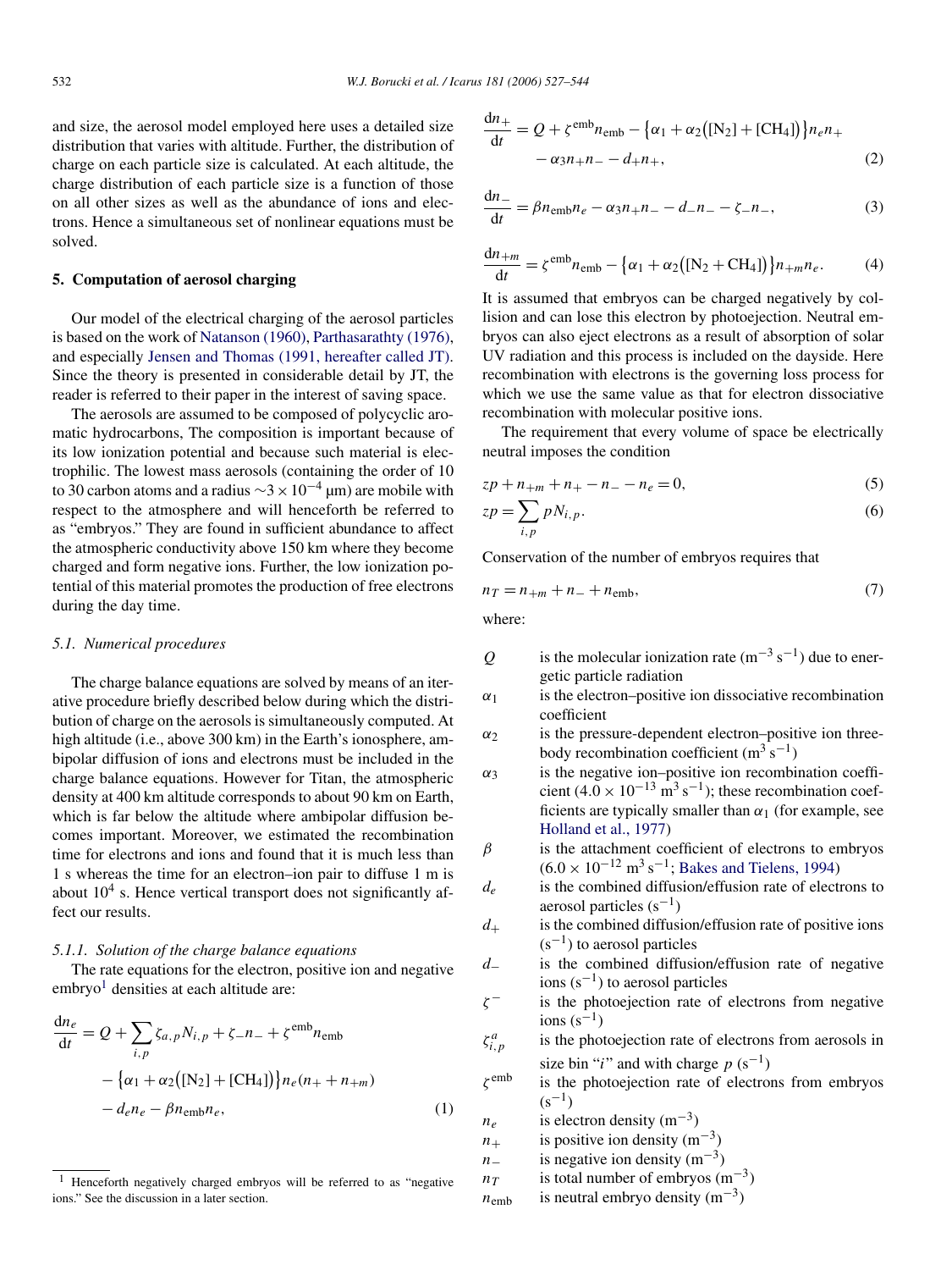- <span id="page-6-0"></span> $n_{+m}$  is number density of positively charged embryos  $(m^{-3})$
- *N* is total number density of aerosols  $(m^{-3})$
- $N_{i,p}$  is number density of aerosols in size bin "*i*" and with charge state "*p*"
- *zp* is the total charge on the aerosols with sign (m<sup>−3</sup>)

The assumption of steady state is justified because the recombination "time constants" for recombination of electrons with positive ions and capture of electrons by positively charged aerosol particles is less than 100 and 1 s respectively for both day- and nightsides. Thus, the production and loss terms for electrons, positive ions, and negative ions are, respectively,

$$
Q + \sum_{i,p} \zeta_{i,p}^{a} N_{i,p} + \zeta^{-} n_{-} + \zeta^{\text{emb}} n_{\text{emb}}
$$
  
= { $\alpha_1 + \alpha_2 ([N_2] + [CH_4])$ }  $(n_{\text{emb}} + n_{+}) n_e$   
+  $d_e n_e + \beta n_{\text{emb}} n_e$ , (8)

$$
Q + \zeta^{\text{emb}} n_{\text{emb}} = {\alpha_1 + \alpha_2 ([N_2] + [CH_4])} n_e (n_+ + n_{+m})
$$
  
+  $d_+ n_+ + \alpha_3 n_- n_+$ , (9)

$$
\beta n_{\rm emb} n_e = \alpha_3 n_- n_+ + d_- n_- + \zeta^- n_-.
$$
 (10)

Numerical routines are used to solve the set of equations at 10 km altitude intervals. The method outlined in [Jensen and](#page-16-0) [Thomas \(1991\)](#page-16-0) was used to estimate the initial estimates of the unknowns.

The mathematical routine used to solve the coupled set of Eqs.  $(11)$ – $(13)$  is based on a multi-dimensional minimization of a function of the dependent variables, positive ion density, electron density, total charge on the aerosol particles; and the density of the charged embryos (if present). The downhill simplex method of [Nelder and Mead \(1965\)](#page-16-0) requires only the evaluation of the function to be minimized and not the derivative of the function

$$
f_1 = Q + \sum_{i,p} \zeta_{a,p} N_{i,p} + \zeta_{-} n_{-} + \zeta^{\text{emb}} n_{\text{emb}}
$$
  
- { $\alpha_1 + \alpha_2 ([N_2] + [CH_4])$ }  $n_e (n_+ + n_{+m})$   
-  $d_e n_e - \beta n_{\text{emb}} n_e,$  (11)

$$
f_2 = \beta n_{\rm emb} n_e - \alpha_3 n_- n_+ - d_- n_- - \zeta^- n_-, \tag{12}
$$

$$
f_3 = zp + n_+ + n_{+m} - n_e - n_-.
$$
 (13)

To solve these equations, initial estimates for  $n_+$ ,  $n_e$ ,  $n_-, n_{+m}$ , and the  $N_{i,p}$  are required. To obtain these,  $n_$  and  $n_{+m}$  are set to zero, and the charge on the aerosol particles set to arbitrary values within the range of likely values.

Then the initial values of the positive ion and electron densities are computed from Eqs. [\(4\) and \(7\).](#page-5-0) These starting values are then inserted into the function to be minimized as the first step in the iterative process. The iterative process is continued, using the charge cascade expression Eq. (15) until the value of *f* in Eq. (14) is less than some very small value, typically  $10^{-10}$ ,

$$
f^2 = (f_1)^2 + (f_3)^2.
$$
 (14a)

For computations of the nightside it was necessary to include Eq.  $(12)$ , replacing Eq.  $(14a)$  by

$$
f^{2} = (f_{1})^{2} + (f_{2})^{2} + (f_{3})^{2}.
$$
 (14b)

At each step in the iterative cycle, the negatively and positively charged embryos are estimated from Eq. [\(6\)](#page-5-0) (with the time derivative set to zero).

To solve for the abundance of the positive embryos, Eq. [\(4\)](#page-5-0) is used to solve for  $n_m^+$  and the equations for  $n_m^-$  and  $n_m^+$  are iterated within the function *f* to be minimized. This procedure is justified on the dayside, but not on the nightside when Eq. (14b) must be used, because the abundances of  $n_m^-$  and  $n_m^+$  are much smaller than that of  $n_e$ . In short, Eq. (10) is treated as a perturbation of Eqs. (8) and (9). A similar procedure is used for the computation of  $n_m^+$ . At altitudes below 150 km, negative ions are unimportant and are excluded from the computations and minimization of *f* in Eq. (14) yields positive ion, electron and charged aerosol densities with computed errors less then one percent.

Because of this iterative process only two equations are required; electron and ion densities from the preceding step are used in function *f* to compute the charge on the aerosol particles in the current step with the result that such charge is not independent of the ion and electron number densities.

The computations become more complicated when negatively and positively charged embryos are included. The minimization routine described above does not work very well for more than two continuity equations. Hence we employ Eq. (10) to partition charge between the electrons and the negative ions by means of a short iterative procedure within the function *f* . We use a similar procedure to partition charge between positively charged molecular ions and positively charged embryos. The minimization subroutine uses the downhill simplex method cited above for which the Fortran code is provided in [Press et](#page-17-0) [al. \(1986\).](#page-17-0)

#### *5.1.2. Calculation of the charge distribution on the aerosols*

The reduction of ions and electrons due to the presence of the aerosols is calculated by the method described in JT:

$$
N_{i,p} \zeta_{i,p}^{a} + N_{i,p} \nu_{p}^{i,+} n_{+} + N_{i,p} \nu_{p}^{i,e} n_{e} + N_{i,p} \nu_{p}^{i,-} n_{-}
$$
  
=  $N_{i,p+1} \nu_{p+1}^{i,e} n_{e} + N_{i,p+1} \nu_{p+1}^{i,-} n_{-} + N_{i,p-1} \nu_{p-1}^{i,+} n_{+}$   
+  $N_{i,p-1} \zeta_{i,p-1}^{a}$ , (15)

where:

- $N_{i,p}$  is the fractional concentration of aerosol particles with size "*i*," and charge "*p*"
- *νi,e is the capture rate coefficient for electrons by particles* with charge  $p(m^3 s^{-1})$
- *νi,*<sup>+</sup> is the capture rate coefficient for positive ions by aerosols with charge  $p(m^3 s^{-1})$
- *νi,*<sup>−</sup> is the capture rate coefficient of negative ions to aerosols with charge  $p(m^3 s^{-1})$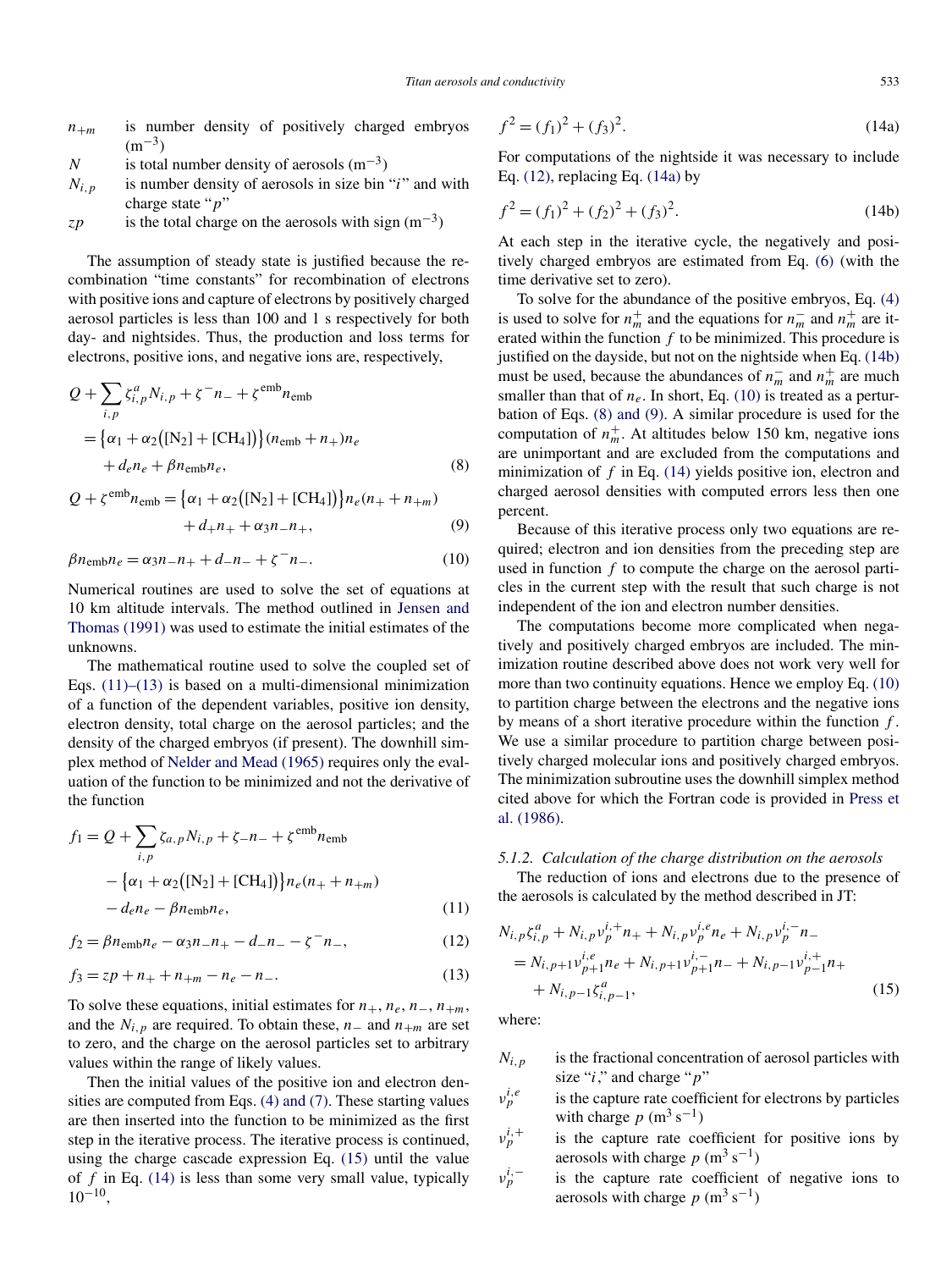<span id="page-7-0"></span>The "*ν*'s" are dependent upon the aerosol particle radius (size mode) as well as charge. Evaluation of Eq. [\(15\)](#page-6-0) is performed by first solving Eqs.  $(11)$ – $(13)$  and then evaluating Eq. [\(15\).](#page-6-0) The charged particle number densities, including charges on the aerosol particles, are obtained by solving Eqs. [\(11\)–\(13\) and \(15\)](#page-6-0) iteratively in a self-consistent manner such that " $f$ " in Eq. [\(14\)](#page-6-0) is minimized.

For altitudes below 50 km, the mean free paths of electrons and positive ions become short relative to the sizes of the aerosols and embryos and the capture rates become diffusion dominated. To account for the changing situation, we use the approach of [Rapp \(2000\)](#page-17-0) to calculate the capture rates. These results show that the mean charge on the largest particles (radius about 0.27 µm) at the surface is about 290, dropping with altitude to about 54 at 70 and 80 km and then rising as indicated in [Fig. 6.](#page-11-0)

## *5.2. Evaluation of the terms in charge balance equations*

#### *5.2.1. Reaction rate constants*

The values of the ionization rates *Q* have been discussed above. The positive ion–electron dissociative recombination coefficient  $\alpha_1$  is taken as  $4.0 \times 10^{-12}$  m<sup>3</sup> s<sup>-1</sup> [\(Mitchell, 1990\)](#page-16-0). This is a typical value for dissociative recombination coefficients for large positive ions [\(Banks and Kockarts, 1973\)](#page-16-0). This coefficient is also used for the dissociative recombination of electrons with positively charged embryos.

 $\alpha_2$  is the pressure-dependent three-body recombination cross section for electrons with positive ions and positively charged embryos and is given by  $\alpha_2 = 2 \times 10^{-37} (300/T)^{2.5} \times$  $[N_2]$  m<sup>3</sup> s<sup>-1</sup>. It is important at low altitudes and is taken from [Smith and Church \(1977\);](#page-17-0) here *T* is the absolute atmospheric temperature in K and  $N_2$  is the nitrogen number density in m<sup>-3</sup>. This three-body recombination coefficient is typical for electron–small-ion recombination in the presence of  $N_2$ . Its use significantly reduces the predicted electron abundance at altitudes below 100 km (see Fig. 3).



Fig. 3. Effect of including the three-body recombination rate on the predicted night time electron abundance for the assumption that no aerosols nor embryos are present.

 $\alpha_3$  is the negative ion–positive ion recombination coefficient  $(4.0 \times 10^{-13} \text{ m}^3 \text{ s}^{-1})$ . Such recombination coefficients are typically smaller than  $\alpha_1$  (for example, see [Holland et al., 1977\)](#page-16-0).

Attachment of electrons is taken from [Bakes and Tielens](#page-16-0) [\(1994\).](#page-16-0) Although the sticking coefficient may be very small when the electron affinity of a PAH molecule is less than 1 eV  $(N_c < 25-50;$  [Allamandola et al., 1989\)](#page-16-0), for simplicity, we adapted a value of unity, independent of PAH molecule size [\(Bakes and Tielens, 1994\)](#page-16-0).

Ions are assumed to attach or discharge with unit probability upon collision with an aerosol particle. This assumption is reasonable because aerosol particles can accommodate charge more easily than molecular ions, which usually have relatively large ionization potentials and low electron affinities.

Because spacecraft measurements have not yet adequately determined the aerosol size distributions, abundances, nor their variation with altitude, the results of the theoretical model by [Toon et al. \(1992\)](#page-17-0) are used to estimate these quantities. To verify that the chosen values of the bin size does not affect the results, two distribution of bins sizes were used:

- (1) Narrow bins; here the bin limits were reduced by one-third, progressing from the upper limit of 0.31 µm; thus the lower limit of the largest bin was set at 0.2 um, the next lower at 0.133, 0.0889, 0.059, 0.0395, and the lower limit of the final bin at  $0.0263$  um.
- (2) Wide bins; here the bin limits were reduced by one-half with the upper limit at  $0.31$  um, followed by  $0.15$ ,  $0.075$ , 0.038, 0.019, and 0.0095 µm.

The particle number density in each bin was obtained by adding the number of particles included in that bin from the much finer size distribution provided in the original data. The mean particle radius for each bin was obtained by computing the total volume of the particles in the bin and then calculating the mean radius  $r_i$  (or "mode") as follows:  $r_i$  = (total volume of aerosols within bin limits/number density $1/3$ , thus insuring conservation of mass. In each mode there are *Ni* aerosol particles per  $m<sup>3</sup>$ .

# *5.2.2. Collisional charging of ions and aerosols*

When calculating the loss of ions and electrons to aerosol particles, it is convenient to consider two collision regimes: the diffusion regime and the effusion regime. In the former, the mean free path between molecular collisions is short compared to the radius of the aerosol particle. In the latter, the mean free path is large compared to the aerosol radius.

In the effusion regime, the ion capture rates are based on [Natanson \(1960\).](#page-16-0) (See also [Jensen and Thomas, 1991.](#page-16-0)) The capture rate  $(m^3/s)$  of ions and electrons by neutral aerosols  $(p = 0)$  was calculated from

$$
v_{p=0}^{i,j} = \pi r_i^2 \overline{v_j} \left[ 1 + \sqrt{\frac{e^2}{8\varepsilon_0 r_i kT}} \right],
$$
 (16)

where the "*j*" index covers captures by electrons, positive, and negative ions. The "*i*" index sums over all size bins.  $\overline{v_i}$  is the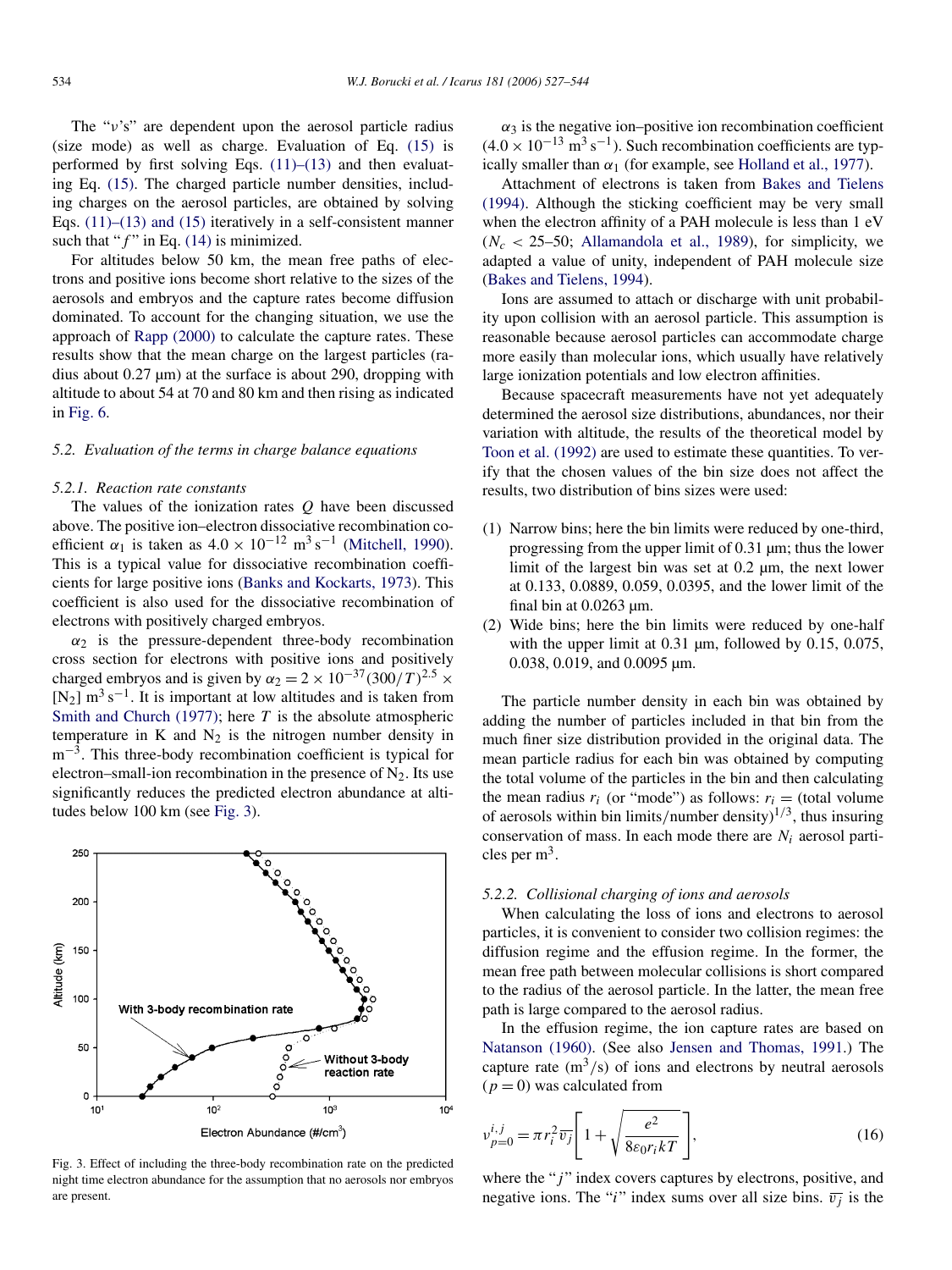<span id="page-8-0"></span>mean thermal velocity of the ion or electron, *e* is the elementary charge (coul), *k* is the Boltzmann constant,  $\varepsilon_0$  is the permittivity of space,  $T$  is the temperature in K, and  $r_i$  is the radius of the aerosol particle in m. Equation [\(16\)](#page-7-0) applies only to neutrally charged aerosols.

For charged aerosols ( $p \neq 0$ ), the capture rate is more complex. At large distances, the Coulomb repulsive forces dominates for like charges but at small distances, the attractive image force dominates. For a particle with charge *p*, the distance at which the force changes from repulsive to attractive is set by a fifth-order algebraic equation

$$
p = \frac{(2g^2 - 1)}{g(g^2 - 1)^2},
$$
\n(17a)

which is easily solved by the Newton–Raphson method. The attachment rate for charged aerosols in the effusive regime for the *i*th particle size mode is

$$
v_{p\neq 0}^{ij} = \pi r_i^2 g^2 \overline{v_j} \exp\{-|p_i|c_i[1 - 1/2g|q|(g^2 - 1)]\}.
$$
 (17b)

Here  $p_i$  is the number of elementary charges (with sign) on aerosol particles of the *i*th size mode and

$$
c_i = e^2 / 4\pi \varepsilon_0 r_i kT
$$
 (dimensionless). (17c)

At low altitudes where the mean free path is small compared to the particle size, we use a diffusion expression for the attachment rate

$$
v_p^{i,j} = 4\pi r_i D^j H(i, j, p),
$$
\n(18)

where  $H(i, j, p)$  is a fit to the capture rate correction in [Rapp](#page-17-0) [\(2000\)](#page-17-0) (see his Fig. 56).  $D^e$ ,  $D^+$ , and  $D^-$  are the positive ion, electron, and negative ion coefficients of diffusion  $(m^2 s^{-1})$ ,  $j = 1, 2$ , and 3, respectively.

Because the relative concentrations of molecular ions and electrons are so low compared to neutral molecules, the calculation of the loss of ions and electrons to aerosol particles were based on standard equations for diffusion and effusion with a simple geometrical summing that allows each process to dominate in the appropriate pressure/size range:

$$
1/\nu_{\text{effective}} = 1/\nu_{\text{diffusion}} + 1/\nu_{\text{effusion}},\tag{18e}
$$

where the subscripts have been omitted for clarity. Note that the diffusion/effusion rate is controlled by the slower of the two expressions.

Next the loss rates are calculated:

$$
d_e = \sum_{i,p} v_p^{i,1} N_{i,p},
$$
\n(19a)

$$
d_{+} = \sum_{i,p} v_p^{i,2} N_{i,p},
$$
\n(19b)

$$
d_{-} = \sum_{i,p} v_p^{i,3} N_{i,p},
$$
\n(19c)

where "*p*" is the ion/electron charge index and "*i*" the size mode index and the *ν* refer to *ν*effective.

During the night, the aerosol charge occurs solely from the production of ions and electrons by electron precipitation and galactic cosmic ray bombardment. Because of the variations of ion and electron abundances and the gas density and temperature, the total charge accumulated by the aerosols also varies with height.

## **6. Effect of photoionization on aerosol charging**

Calculations show that the reduction of solar flux due to aerosols still allows 1% to 3% of the flux at wavelengths longer than 210 nm to reach 50 km. [Bakes et al. \(2002\)](#page-16-0) showed that this flux is sufficient to generate a high rate of photoionization and produce a substantial layer of ionization.

The photoelectric ejection rate  $v_p$  in the radiation field of the Sun is given by the sum of the ejection rates for the negative ions and that for the aerosols

$$
\nu_p = \int_{\lambda_{\min}}^{\lambda_{\max}} W(\lambda) f_{uv}(z, \lambda) [\sigma_x(\lambda)] d\lambda \text{ electrons s}^{-1}, \qquad (20)
$$

where  $W(\lambda)$  is the solar flux at Titan,  $f_{uv}(z, \lambda)$  is the fraction of the incident solar flux present at altitude " $z$ ,"  $\sigma_x$  is the cross section for photoproduction of electrons by negative ions and neutral aerosols, as appropriate. *λ*max and *λ*min define the wavelength range from the short wavelength cutoff due to CH4 to the longest wavelength that produces photoionization. λ<sub>min</sub> is approximately 155 nm whereas *λ*max is a function of the aerosol size. Values for  $\lambda_{\text{max}}$  are listed in Table 3.

*6.1. Attenuation of solar radiation by atmospheric absorption and scattering*

The fraction of the incident solar flux present at altitude "*z*" includes the effects of Rayleigh scattering, molecular absorption by both major and minor species, and absorption and scattering by the aerosols.

Solar ultraviolet radiation responsible for ejecting electrons from the aerosol particles is attenuated in the Titan atmosphere via absorption by the aerosol particles and minor constituents such as acetylene, and by scattering from the aerosol particles and atmospheric molecules (mainly nitrogen). We have simulated this attenuation by the use of a two-stream radiative transfer model. By two stream we mean that the radiation directions are either downward or reciprocally upward through backscatter. (The mean solar zenith angle for the calculation is taken as

| Table 3                                                      |  |
|--------------------------------------------------------------|--|
| Representative day time ionization potentials (in eV and nm) |  |

|                         |       |       |             |      |       |       | $k=-1$ $k=0$ $k=1$ $k=3$ $k=10$ $k=30$ $k=100$ $k=250$ |        |
|-------------------------|-------|-------|-------------|------|-------|-------|--------------------------------------------------------|--------|
| Embryo                  | 2.07  | 6.73  | 11.39       |      |       |       |                                                        |        |
| $(3 \text{ Å})$         | 599   | 184   | 109         |      |       |       |                                                        |        |
| Aerosol                 | 4.33  | 4.47  | 4.61        | 4.89 | 5.87  | 8.66  |                                                        |        |
| $(0.01 \text{ µm})$ 287 |       | 278   | 269         | 254  | 211   | 143   |                                                        |        |
| Aerosol                 | 4.386 | 4.414 | 4.442 4.498 |      | 4.694 | 5.253 | 7.211                                                  | 11.407 |
| $(0.05 \text{ µm})$ 283 |       | 281   | 279         | 276  | 264   | 236   | 172                                                    | 109    |
| Aerosol                 | 4.39  | 4.41  | 4.42        | 4.45 | 4.55  | 4.83  | 5.81                                                   | 7.903  |
| $(0.1 \mu m)$           | 283   | 281   | 281         | 279  | 273   | 257   | 214                                                    | 157    |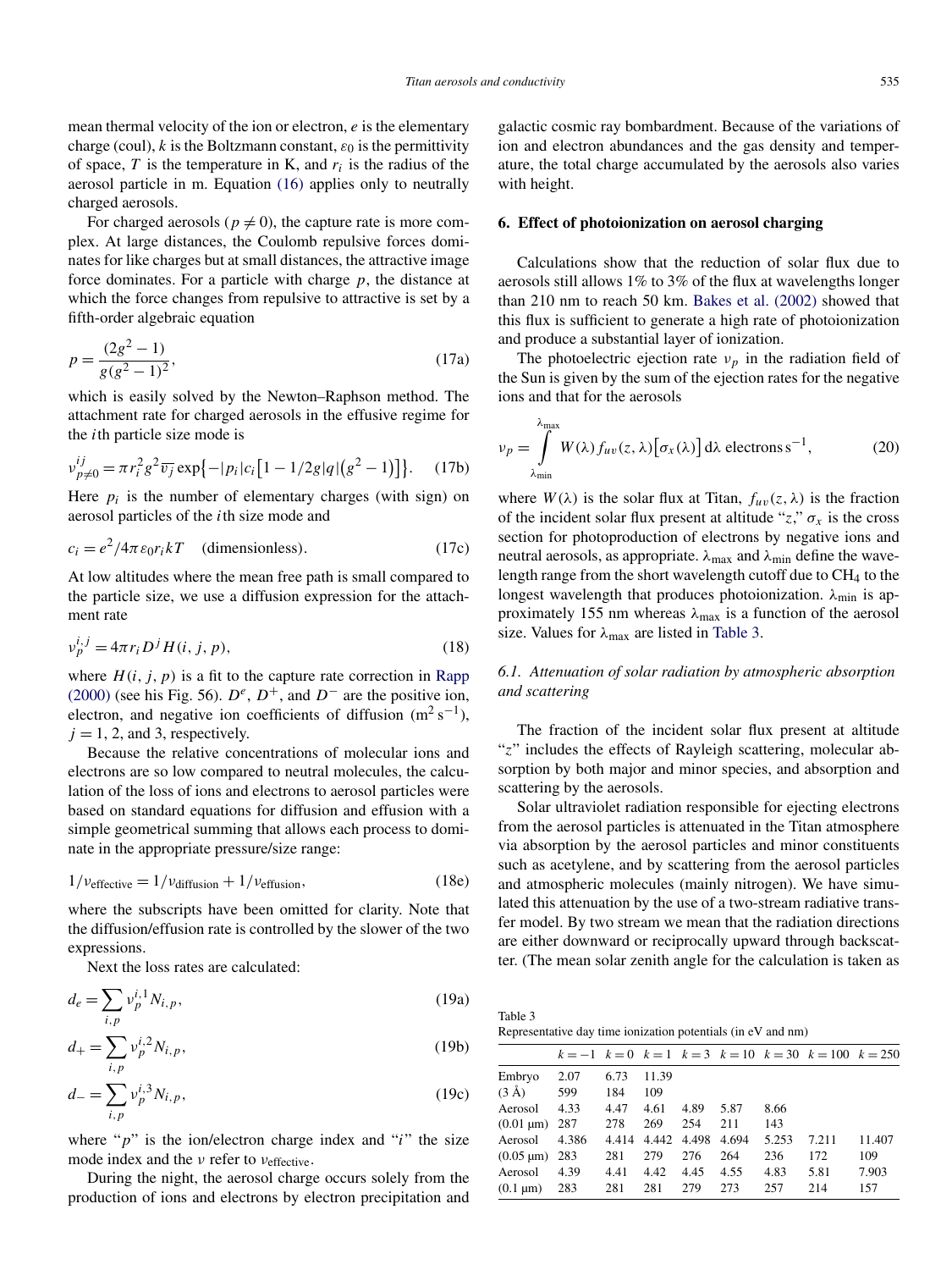45<sup>°</sup>.) The two equations are (taken from [Banks and Kockarts,](#page-16-0) [1973\)](#page-16-0):

$$
d\Phi^+ / ds + \sum_i [\sigma_i^a + \sigma_i^s] n_i \Phi^+ = \sum_i n_i \sigma_i^s \Phi^-, \qquad (21a)
$$

$$
d\Phi^{-}/ds - \sum_{i} \left[\sigma_i^a + \sigma_i^s\right] n_i \Phi^{-} = -\sum_{i} n_i \sigma_i^s \Phi^{+}, \tag{21b}
$$

in which  $\sigma_i^a$  and  $\sigma_i^s$  are, respectively, the absorption and scattering cross sections of the *i*th species,  $n_i$  is the number density of the *i*th species, and  $\Phi^+(\lambda, z)$  and  $\Phi^-(\lambda, z)$  are, respectively, the downward and upward (scattered) solar ultraviolet intensities as functions of altitude, *z* and wavelength *λ*. The "*z*" direction is the slant distance as explained above. The intensities are taken in 0.01 µm intervals. The boundary conditions are  $\Phi^+$  = the unattenuated intensity (normalized to unity when no minor constituents are present) at 400 km altitude and  $\Phi^- = 0$ at the planetary surface. When minor constituents are present, *Φ*+ at 400 km altitude is reduced by the inclusion of a multiplicative factor

$$
f = \exp\left(-\sum_{i} \sigma_i^a n_i H_i\right) \tag{22}
$$

in which  $\sigma_i^a$  and  $n_i$ ,  $H_i$  are now, respectively, the absorption cross section and the number density and the scale height of the *i*th species. The sums  $\Phi^+(\lambda, z) + \Phi^-(\lambda, z)$  are thus the transmission coefficients that multiply the solar UV intensity in the photoemission subroutines at given altitude and wavelength. These coefficients are multiplied within the aerosol charging program by the solar UV intensities at each wavelength.

The computations are initiated by assuming that  $\Phi^{-}(s) = 0$ at all altitudes with  $\Phi^+(s)$  computed from the equation

$$
d\Phi^+ / ds + \sum_i \left[\sigma_i^a + \sigma_i^s\right] n_i \Phi^+ = 0.
$$
 (23)

The computations are then carried out iteratively with results from Eq. (23) substituted into Eq. (22) for the first iteration and so on. Convergence is rapid.

Absorption and scattering cross sections for the aerosol particles were computed by multiplying the geometric cross sections by the appropriate (wavelength-dependent) Mie coefficients (Draine, B.T., [http://www.astro.princeton.edu/~draine/](http://www.astro.princeton.edu/~draine/dust/dust.diel.html) [dust/dust.diel.html\)](http://www.astro.princeton.edu/~draine/dust/dust.diel.html). The absorption cross sections of the minor constituents (e.g., acetylene) were supplied by (e.g., Kasting, J., 2003, private communication) while the mixing ratios were taken from [Wilson and Atreya \(2004\).](#page-17-0) Scattering cross sections include Rayleigh scattering (computed using the results of [Bates, 1984\)](#page-16-0).

#### *6.1.1. Absorption by minor constituents*

Minor constituents known to be present in Titan's atmosphere and to have absorption bands at wavelengths longer than the CH<sub>4</sub> cutoff at 150 nm include  $C_2H_6$ ,  $C_2H_2$ ,  $C_2H_4$ , and HCN [\(Coustenis et al., 1991\)](#page-16-0). Their abundance profiles for CH<sub>4</sub>, C<sub>2</sub>H<sub>6</sub>, C<sub>2</sub>H<sub>2</sub>, C<sub>2</sub>H<sub>4</sub>, HCN, CH<sub>3</sub>C<sub>2</sub>H, HC<sub>3</sub>N, C<sub>4</sub>H<sub>2</sub>,  $C_2N_2$ , CH<sub>3</sub>CN were taken from the estimates of [Wilson and](#page-17-0) [Atreya \(2004\).](#page-17-0)



Fig. 4. Transmission as a function of wavelength for several altitudes. The dashed lines represent the situation when minor constituents are not present whereas the solid lines show the effects of their presence.

The presence of these minor constituents causes complete removal of the solar flux for wavelengths less than about 180 nm and substantial reductions in the flux at wavelengths as long as 200 nm. See Fig. 4.

# *6.2. The photoelectric ejection rate*

The photoemission cross section is nonzero only for photons energetic enough to overcome the ionization potential (IP) of the aerosol particle. This ionization potential [\(Bakes and Tie](#page-16-0)[lens, 1994\)](#page-16-0) is a function of particle radius and charge

$$
IP = 4.4 + (Z + 0.5)^{*}11.1/(N_c)^{1/3} \text{ (eV)},\tag{24}
$$

where  $N_c$  is the number of carbon atoms in the aerosol particle and *Z* is the particle charge. The first term on the RHS is the work function of graphite while the second term derived from the Coulomb potential term *q/r*. Because the particles are expected to be flattened rather than spherical,  $N_c$  is calculated from  $N_c = 0.5r^3$ , where *r* is in Å. [Table 3](#page-8-0) shows representative values of ionization potential for negative ions and aerosols.

The actual composition of the aerosols has not been determined and thus the ionization potential must be regarded as an estimate. See the excellent discussion in [Bakes et al. \(2002\)](#page-16-0) about the composition of the molecules expected to comprise the smallest aerosols, i.e., embryos.

In order that minor constituents reduce the photoionization rate by a significant amount, the ionization potential must be sufficiently high that only the radiation in the UV portion of the spectrum, where the minor constituents have strong absorption bands, is effective in producing photoelectrons. Our model showed that because of the rapid increase in the solar flux with wavelength and the very low work function for the aerosols, attenuation by the minor constituents reduced the predicted electron abundances very slightly; i.e., about a 1% reduction at altitudes above 200 km. Similarly, only the charge states of the smallest aerosols and the embryo are affected by the reduced solar UV flux.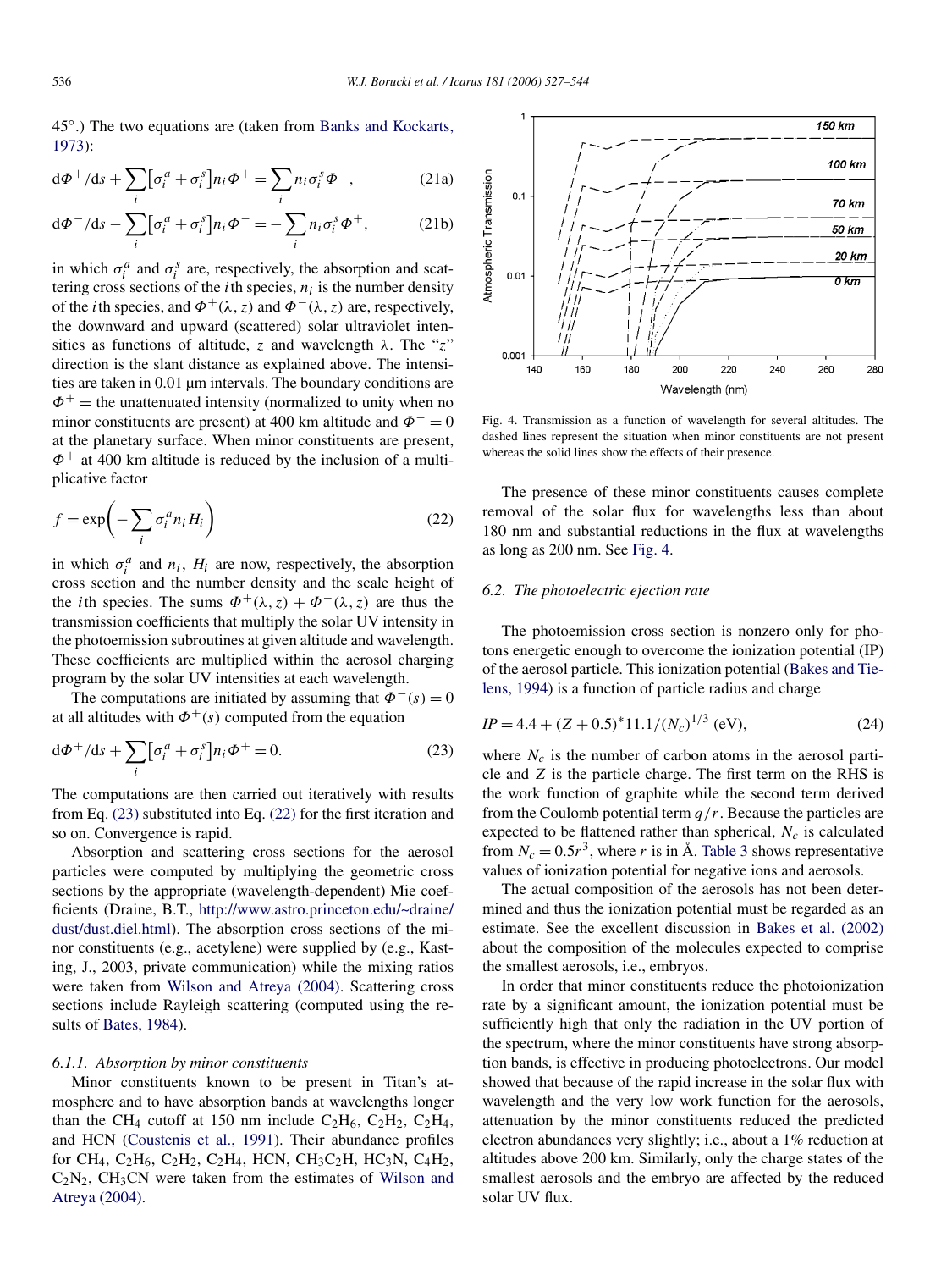

Fig. 5. Comparison of the photoionization rates due to GCR and photoemission from aerosols and negative ions. Solid curve is for ionization only by GCR. The dashed curve represents the photoemission from aerosols with a low ionization potential.

In Fig. 5, the photoionization rate is compared to that due to GCR. It is clear that the photoionization completely dominates the day time ionization rate for such low values of the ionization potential. This result implies that the day time and night time charge states of the aerosols will be quite different. The increase in the day time ionization rate above 300 km is due to the detached haze layer in [Toon et al. \(1992\).](#page-17-0)

# **7. Results**

# *7.1. Day time: Aerosol charging*

To determine the effect of grouping the aerosols into finite width bins, the calculations were conducted with two sets of bin widths (refer to Section [5.2\)](#page-7-0). To enhance the convergence of the calculations, only six bins were used for the calculations of the narrow bin distribution and only the five largest size bins for the "wide" case. Inclusion of the smallest size bin of the wide bins led to numerical convergence problems. This omission leads to very little error because the smallest size bin of the "wide" case carries little electrical charge.

A comparison was made for the predictions of the electron abundance versus altitude for the two methods of binning the aerosols. At most altitudes, the agreement was within 20%. The agreement is satisfactory given the large uncertainties in many of the parameters and implies that the predictions are generally not seriously affected by the choice of bin sizes.

Nevertheless, the calculations based on the use of wide bins generally predict slightly lower electron concentrations at all altitudes and significantly lower values at altitudes near 290 km. These differences are due to the fact that the wider bins cover a larger fraction of the total aerosol abundance than do the narrow bins. These additional aerosols provide additional surface area to reduce the electron abundance. Hence, unless stated otherwise, all the figures and tables are based on the use of the wide bins.

[Figs. 6a–6e](#page-11-0) show that the peaks of the charge distributions move to larger values as the altitude increases. This variation is the result of the increased UV flux present at the highest altitudes. Clearly, the situation is quite different than that for the night where the peak of the distribution for a particular size changes slowly with altitude. The variation of the charge distribution for 0 km is quite different than that for the higher altitudes because at this altitude the aerosols are in the diffusion regime rather than the effusion regime. In the diffusion regime, the diffusion of the oppositely charged particles to neutralize charge is relatively slower than at higher altitudes.

Because of the low value of the aerosol ionization energy and the transparency of the atmosphere at high altitudes, the aerosols become very highly charged during the day time, of the order of 1500 charges per micron. This value is much larger than previously assumed in papers describing the formation of aerosols and is likely to substantially reduce the predicted thermal coagulation efficiency [\(Toon et al., 1992; Cabane et al.,](#page-17-0) [1992, 1993\)](#page-17-0). It should be noted that this result depends critically on the assumption that the ionization potential is low which in turn depends on the aerosol composition. For materials with higher ionization potentials, the day time charging levels will be lower and ultimately approach the night time levels if the potentials exceed 7.9 eV.

[Fig. 7](#page-12-0) shows that there is a large change in the fraction of embryos that are positively charged at low altitudes when the absorption due to minor constituents is considered. However, the absolute values of the abundances are insignificant.

As expected, the large abundance of free electrons reduces the abundance of positive ions to values substantially below that found in the reference case (where no aerosols or embryos are present). See [Fig. 8.](#page-12-0)

# *7.2. Night time results: Ionization only by galactic cosmic rays (GCR)*

Galactic cosmic rays (GCR) are the only source of ionization at night, yielding much smaller electron concentrations than in day time as shown in [Fig. 9.](#page-12-0)

These results are somewhat qualitative since the relaxation times for capture of electrons by aerosol particles are long compared to the rotational period of Titan except for the largest particles. However, the relaxation times for capture of electrons by neutral embryos and the recombination times for negatively charged embryos with positive ions is very small (at most a few hours) compared to the rotation period. Hence the computed night time electron abundances should be approximately correct. A time-dependent model is required to obtain better estimates of the night time aerosol charge.

[Fig. 10](#page-12-0) presents a comparison of the electron and embryo abundances versus altitude. It is clear that the electron abundance is greatly reduced in the altitude range where the embryo abundance exceeds that of the electrons. In this region, the abundance of embryos is so large that the ionization rate by GCR is not sufficient to keep most of the embryos charged.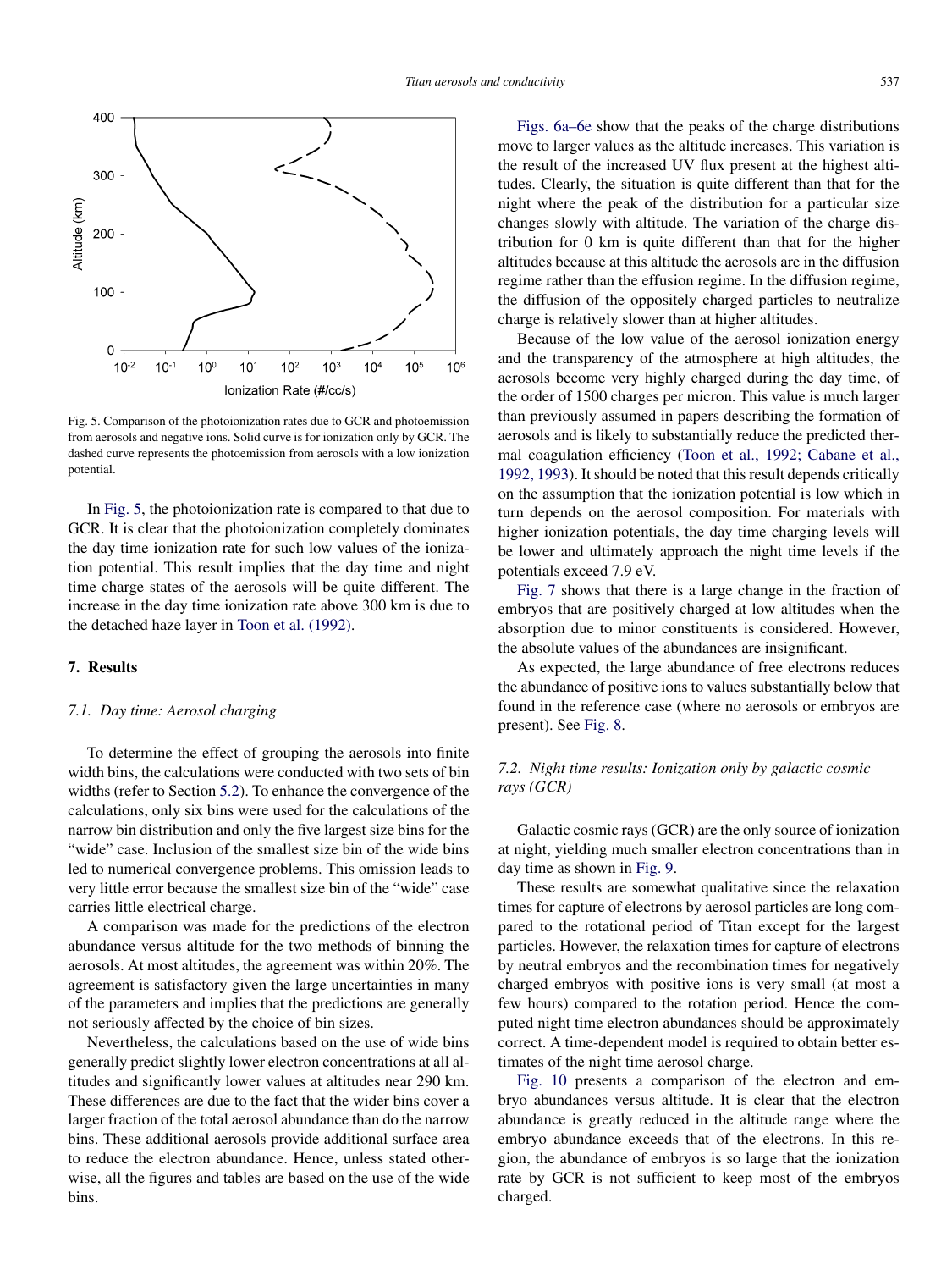<span id="page-11-0"></span>

Fig. 6. (a) Day time charge distributions for ∼0.01 µm aerosols for various altitudes. (b) Day time charge distributions for ∼0.025 µm aerosols for various altitudes. (c) Day time charge distributions for ∼0.05 µm aerosols for various altitudes. (d) Day time charge distributions for ∼0.10 µm aerosols for various altitudes. (e) Day time charge distributions for ∼0.2 µm aerosols for various altitudes.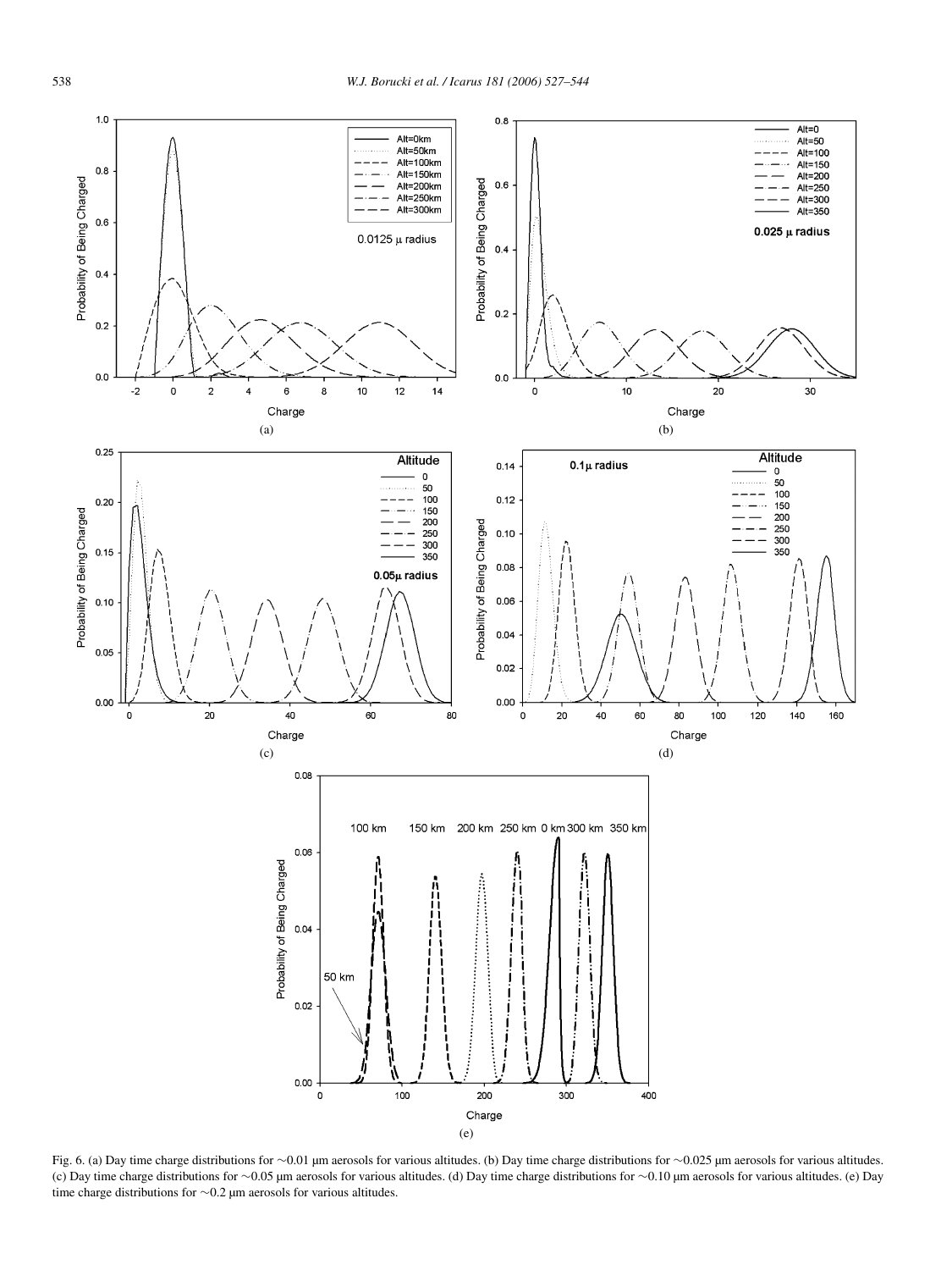<span id="page-12-0"></span>

Fig. 7. Variation of the positively and negatively charged embryos with altitude.



Fig. 8. Predicted day time positive ion abundances. Solid curve represents the reference case without aerosols and embryos. The dashed curve represents the situation when both are present.

# *7.3. Atmospheric conductivity calculations and comparison with the measurement capabilities of the plasma wave analyzer (PWA) on the Huygens Atmospheric Structure Instrument (HASI)*<sup>2</sup>

Once the steady-state profiles of the ion and electron abundances and their mobilities have been determined, the scalar conductivity is calculated from the sum of the polar conductivities

$$
\sigma = eK^{e}n^{e} + eK^{+}n^{+} + eK^{-}n^{-}.
$$
\n(25)

At the time of Huygens Probe entry, the solar zenith angle should be between 35 and 65◦. Hence we have calculated the conductivity for a solar zenith angle of 45◦. The PWA should be operational from about 150 km to the surface. Fig. 11 shows that the predicted electron conductivity will be within the mea-



Fig. 9. Comparison of the predicted day- and night-time electron abundances with and without aerosols and negative ions.



Fig. 10. Comparison of the night time abundance distributions of electrons and the embryos.



Fig. 11. Predictions for the electron conductivity in day time with aerosols and embryos (solid curve) and without either (dashed curve).

surement range of the mutual impedance sensor below 90 km, but will exceed the measurement range above that altitude. The predicted positive ion conductivity shown in [Fig. 12](#page-13-0) should be in within the measurement range of the relaxation sensor down

<sup>2</sup> HASI Instrument parameters are taken from [Fulchignoni et al. \(2002\).](#page-16-0)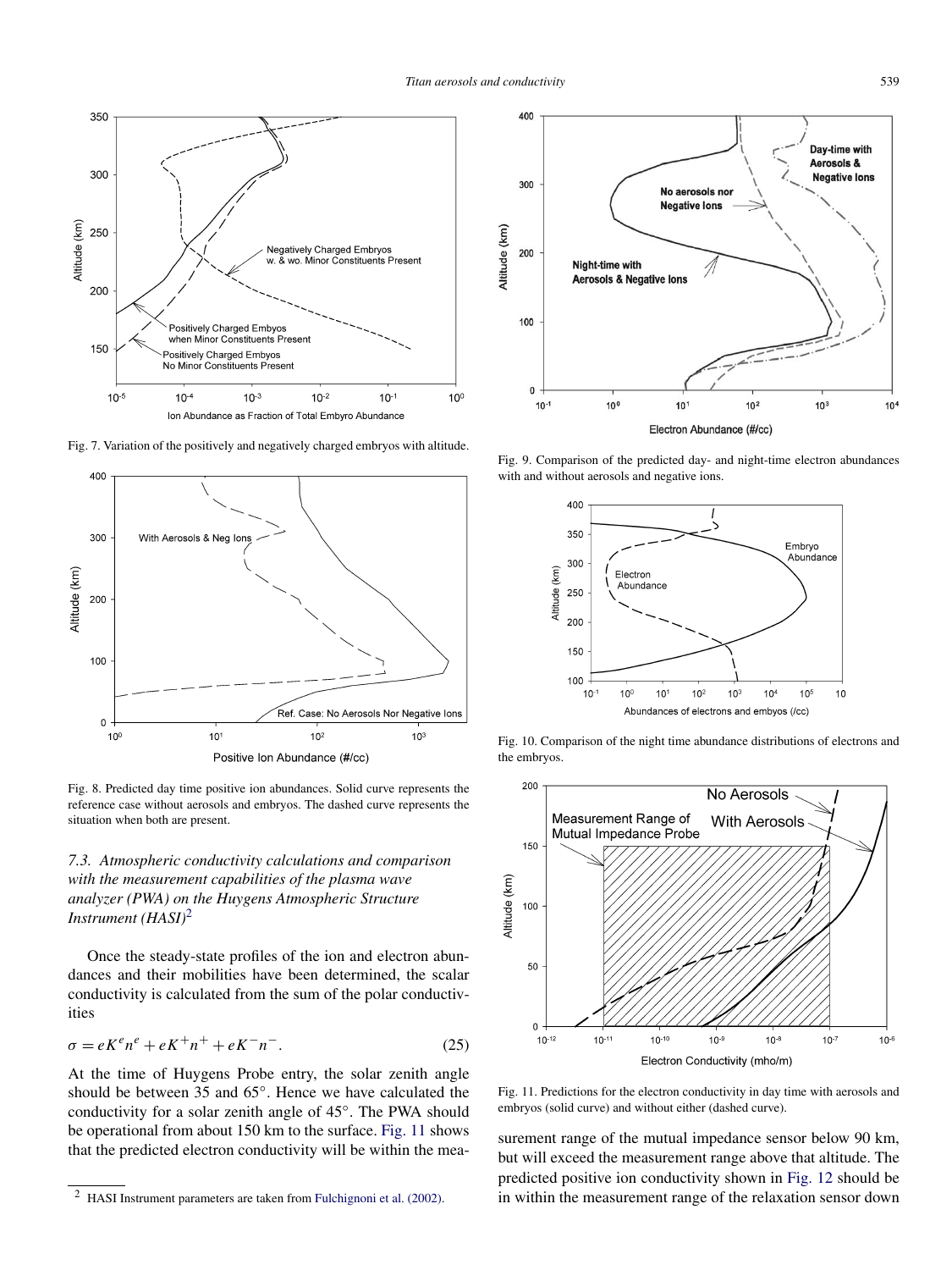<span id="page-13-0"></span>

Fig. 12. Predictions for the positive ion conductivity in day time with aerosols and embryos (solid curve) and without either (dashed curve).

to an altitude of 50 km and then its abundance is expected to be too low to be detected. However, the predictions are strongly affected by the aerosol abundance and the low value for the ionization potential associated with the aerosol composition. If the abundance is lower or the *IP* is substantially higher than assumed here, then the predicted electron conductivity will be lower and the positive ion conductivity higher. In that case, the values of both parameters would be closer to the reference curves (solid lines) and could be within the instrument measurement capability over the entire altitude range.

Two other important parameters are the column aerosol density and the abundances of the minor constituents. Both influence the conductivity by regulating the amount of the solar flux available to produce photoionization.

It should also be noted that the predicted day time conductivity near the surface is approximately 10,000 times larger than terrestrial values [\(Rosen et al., 1982\)](#page-17-0).

# **8. Relaxation times**

In order to determine whether the charge on the aerosols on the dayside persists into the nightside, the characteristic relaxation time for each particle size mode was computed as a function of altitude. For characteristic times less than about  $10^5$  s,<sup>3</sup> the positive charges on the particles will be neutralized by electron capture before they are carried to the nightside. Table 4 shows that this was found to be the case.

Of greater interest with respect to the observable quantities are the characteristic times for electron loss to the (positively) charged aerosols. These times are shown in Table 5. The electron relaxation due to the presence of the aerosols is controlled by the largest aerosols. These times are sufficiently short during the day time that steady state computations simulate the electrical properties of Titan's atmosphere very well. At night, relaxation times are much longer so that a time dependent model is needed.

Table 4 Relaxation times for aerosol charge versus altitude and particle size (day time conditions, s)

| size           | ALT/ 0.0125 µm | $0.025 \mu m$ | $0.05 \mu m$ | $0.1 \mu m$                                                                | $0.2 \mu m$ |
|----------------|----------------|---------------|--------------|----------------------------------------------------------------------------|-------------|
| $\overline{0}$ |                |               |              | $0.8663E+01$ $0.1131E+01$ $0.9066E-01$ $0.2412E-01$ $0.1032E-01$           |             |
| 50             |                |               |              | $0.2891E+01$ $0.2262E+00$ $0.3076E-01$ $0.5257E-02$ $0.1096E-02$           |             |
| 100            |                |               |              | $0.3706E+00$ $0.5183E-01$ $0.9096E-02$ $0.1771E-02$ $0.3134E-03$           |             |
| 150            |                |               |              | $0.1451E+00$ $0.2501E-01$ $0.4852E-02$ $0.9985E-03$ $0.2039E-03$           |             |
| 200            |                |               |              | $0.1254E+00$ $0.2328E-01$ $0.2294E-02$ $0.4612E-03$ $0.2046E-03$           |             |
| 250            |                |               |              | $0.2271E+00$ $0.4260E-01$ $0.8376E-02$ $0.1868E-02$ $0.2360E-03$           |             |
| 300            |                |               |              | $0.7271E+00$ $0.1474E+00$ $0.3031E-01$ $0.7006E-02$ $0.1443E-02$           |             |
| 350            |                |               |              | $0.7106E + 00$ $0.1447E + 00$ $0.2915E - 01$ $0.6198E - 02$ $0.1320E - 02$ |             |
| 400            |                |               |              | $0.4815E+00$ $0.9933E-01$ $0.2064E-01$ $0.4698E-02$ $0.8701E-03$           |             |
|                |                |               |              |                                                                            |             |

Table 5 Relaxation times for electrons versus altitude and particle size (day time conditions, s)

|              | ALT/ 0.0125 µm | $0.025 \mu m$ | $0.05 \mu m$                                                     | $0.1 \mu m$ | $0.2 \mu m$ |
|--------------|----------------|---------------|------------------------------------------------------------------|-------------|-------------|
| size         |                |               |                                                                  |             |             |
| $\mathbf{0}$ |                |               | $0.1247E+12$ $0.1628E+11$ $0.1377E+08$ $0.7910E+03$ $0.3041E+01$ |             |             |
| 50           |                |               | $0.4667E+11$ $0.1386E+09$ $0.3434E+03$ $0.1154E+01$ $0.8632E-01$ |             |             |
| 100          |                |               | $0.2208E+09$ $0.2347E+03$ $0.1118E+01$ $0.1042E+00$ $0.4547E-01$ |             |             |
| 150          |                |               | $0.1057E+05$ $0.2184E+02$ $0.7785E+00$ $0.1236E+00$ $0.7118E-01$ |             |             |
| 200          |                |               | $0.1497E+04$ $0.1991E+02$ $0.6604E+00$ $0.1262E+00$ $0.1708E+00$ |             |             |
| 250          |                |               | $0.7818E+02$ $0.1015E+02$ $0.1881E+01$ $0.5831E+00$ $0.2735E+00$ |             |             |
| 300          |                |               | $0.3029E+02$ $0.2050E+02$ $0.1089E+02$ $0.5572E+01$ $0.4442E+01$ |             |             |
| 350          |                |               | $0.1379E+03$ $0.6907E+02$ $0.2428E+02$ $0.5048E+01$ $0.8025E+00$ |             |             |
| 400          |                |               | $0.1356E+03$ $0.3103E+02$ $0.7312E+01$ $0.1916E+01$ $0.1072E+01$ |             |             |

# **9. Conclusions**

- (1) The inclusion of the three-body recombination rate for electrons with positive ions substantially lowers the predicted electron abundance at low altitudes (and thereby, the conductivity) from that predicted by earlier models.
- (2) Charging of aerosol particles has a major influence on both the electron abundance and electrical conductivity.
- (3) For aerosol particles with low ionization potentials, the emission rate of photoelectrons on the dayside is so high that an ionosphere is created that greatly surpasses the one produced at night from the GCR bombardment.
- (4) Our calculations for the dayside show that in the effusion regime above 50 km, the peaks of the charge distributions move to larger values as the altitude increases; at lower altitudes the situation is more complex.
- (5) The distributions of charge on the aerosol particles show approximate agreement with those reported by [Bakes et](#page-16-0) [al. \(2002\).](#page-16-0) Differences are due to our simultaneous, selfconsistent computation of electron and ion densities and charge distributions and our inclusion of a three-body recombination rate.
- (6) During the day, the ratio of the charge to particle radius is very large, of the order of 1000 charges per micron. This value is much larger than previously assumed in papers describing the formation of aerosols and is likely to substantially reduce their thermal coagulation efficiency. At altitudes below ∼180 km and at night, the ratio of charge to particle radius is much smaller, typically 25 to 50 in quite

<sup>&</sup>lt;sup>3</sup> The rotation period of Titan is  $2.25 \times 10^6$  s.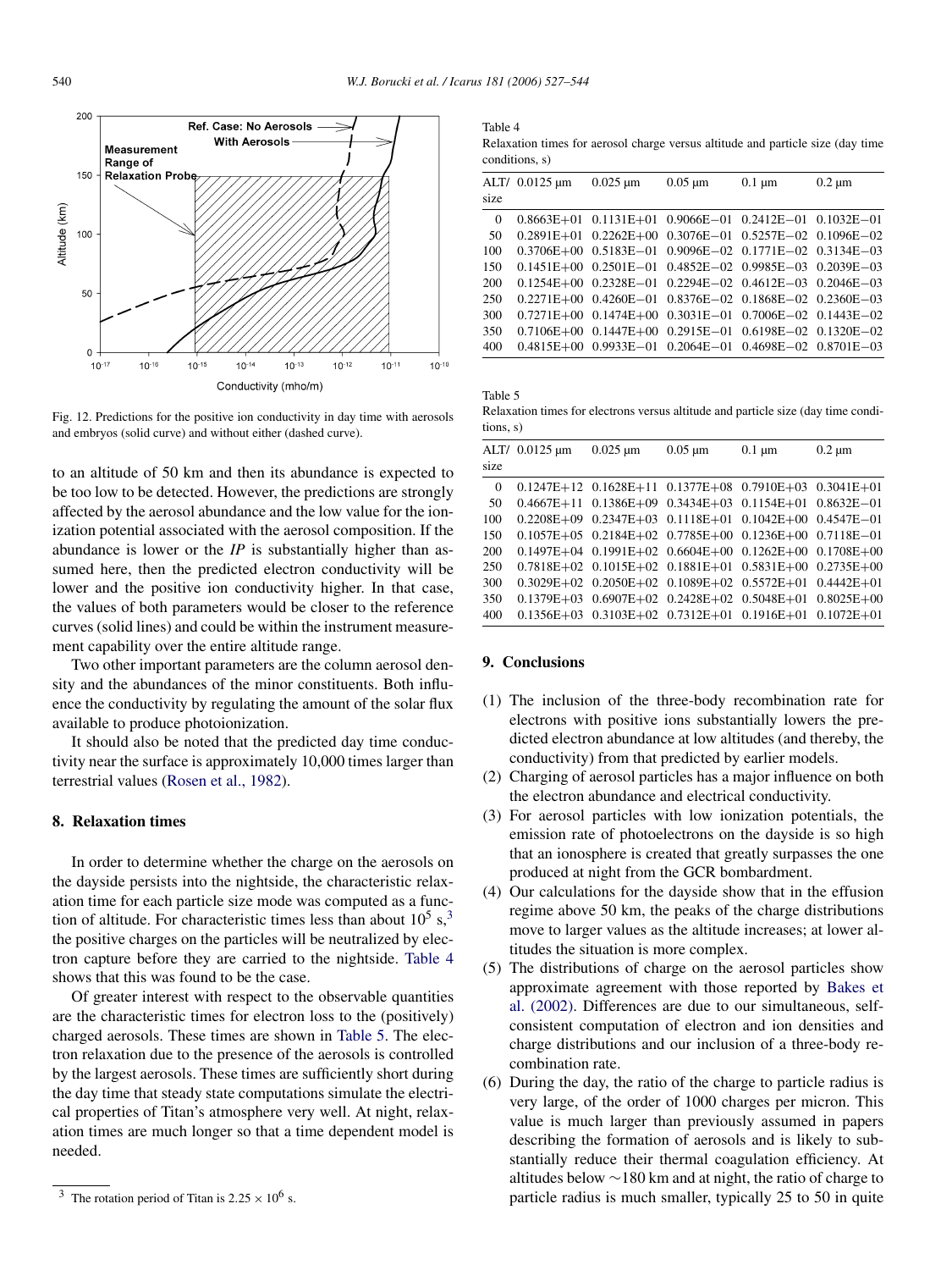<span id="page-14-0"></span>good agreement with the earlier results of [Borucki et al.](#page-16-0) [\(1987\).](#page-16-0) At altitudes in the range 180 to 350 km where the embryos are abundant, it is as small as ∼1 because of the reduced concentrations of electrons.

- (7) Because of photodetachment of electrons from the negatively charged embryos as well as the migration of negative ions and their neutralization by the positively charged aerosol particles, the negative ion density on the dayside is substantially less than the electron density (i.e., of the order of 0.1). A small fraction of the embryos are positively charged as a result of photoemission of electrons.
- (8) The predicted conductivities are within the measurement range of the HASI PWA instrument over much of the altitude range sampled. These predictions will need to be revised if the ionization potential of the aerosols is different than expected, or if the abundance distributions of the minor species or aerosols are different.
- (9) Because the time constants electron relaxation at night are long compared to that of a Titan rotation period, a timedependent model that considers the diurnal variation of the solar irradiation will be necessary to provide better estimates of the electrical state of Titan's atmosphere.

# **Acknowledgments**

The authors thank Michel Cabane and Jean Lilensten for their help in reviewing the manuscript.

#### **Appendix A**

The ionization of methane and nitrogen by cosmic rays produces  $N_2^+$ ,  $N^+$ ,  $CH_4^+$ ,  $CH_3^+$ ,  $CH_2^+$ ,  $H_2^+$ , and  $H^+$ . The nitrogenated cations, including  $N_3^+$ ,  $N_4^+$ , created by molecular nitrogen association with  $N^+$  and  $N_2^+$ , react with methane to increase the production of cations with one carbon. Therefore the charge transfer from  $N_4^+$  to methane is the most important source for  $CH_4^+$  below 200 km due to the very efficient reaction of tetranitrogen production in a nitrogen dominated atmosphere [\(Molina-Cuberos et al., 1999a\)](#page-16-0). The direct ionization of methane by cosmic rays and the reaction

$$
N^+ + CH_4 \rightarrow CH_4^+ + N \tag{R1}
$$

are the main sources of  $CH_4^+$  above 200 km.

The most abundant molecular species  $N_2$ , CH<sub>4</sub>, and H<sub>2</sub> play an important role in the production of clusters with some of the ions and can act as an intermediate step in the  $CH<sub>5</sub><sup>+</sup>$  production. N<sub>2</sub> can cluster very efficiently with the ionized products of the methane dissociative ionization,  $CH_2^+$ and  $CH_3^+$ , producing  $CH_2^+(\mathbb{N}_2)$ , and  $CH_5^+(\mathbb{N}_2)$ , respectively [\(Albritton, 1978\)](#page-16-0) and shows an effective pathway for  $CH_5^+$ . The formation of the weakly bound cluster between  $CH<sub>5</sub><sup>+</sup>$  and CH<sub>4</sub> controls the loss processes of  $CH<sub>5</sub><sup>+</sup>$  in the troposphere. [Dheandhanoo et al. \(1984\)](#page-16-0) measured the association and loss rates and found a coefficient of  $8 \times 10^{-30} (300/T)^{3.5}$  cm<sup>6</sup> s<sup>-1</sup> and  $1.4 \times 10^{-8} (300/T)^{3.5} e^{-2230/T}$  cm<sup>3</sup> s<sup>-1</sup>, respectively. At temperature higher than 75–80 K, that is, near the surface and

above 60 km, the cluster destruction rate dominates due to exponential dependence of reverse reaction and clustering is not favored [\(Dheandhanoo et al., 1984\)](#page-16-0).

Another cluster predicted in the atmosphere of Titan is  $HCO<sup>+</sup>·H<sub>2</sub>$ . The protonated CO is produced by proton interchange between CH<sup>+</sup><sub>5</sub> and CO, with a rate coefficient of 9.9  $\times$ 10−<sup>10</sup> cm3 s−<sup>1</sup> [\(Anicich and McEwan, 1997\)](#page-16-0). This three-bodyhydrogen clustering is very efficient because of the higher abundance of hydrogen than  $C_2$  hydrocarbons. Earlier [Capone et](#page-16-0) [al. \(1979, 1980\)](#page-16-0) assumed that a new carbon bond will not be formed from the clustering of protonated saturated hydrocarbons such as  $CH_5^+$  and  $C_2H_7^+$  and assumed a rate coefficient of  $10^{-29}$  to  $10^{-31}$  cm<sup>6</sup> s<sup>-1</sup>. But in new chemical scheme proposed by [Molina-Cuberos et al. \(1999a\),](#page-16-0)  $C_2H_7^+$  is produced from  $CH_5^+$ via

$$
CH_5^+ \xrightarrow{CO} HCO^+ \xrightarrow{C_2H_6} C_2H_7^+ < 100 \text{ km},\tag{R2}
$$

$$
CH_5^+ \xrightarrow{C_2H_6} C_2H_7^+ > 100 \text{ km.}
$$
 (R3)

Bimolecular reaction of ethylene with  $C_3H_5^+$  produces  $C_5H_7^+$ and  $C_5H_9^+$ , with rate coefficients  $1.2 \times 10^{-10}$  and  $5.11 \times$ 10−<sup>11</sup> cm3 s−1, respectively [\(Anicich and McEwan, 1997\)](#page-16-0). Another cation  $C_2H_5^+$  is mainly produced by methane reaction with  $CH<sub>3</sub><sup>+</sup>$  [\(Capone et al., 1980\)](#page-16-0). Similar to protonated methane, methane can also cluster into protonated ethyl, resulting in  $C_2H_5^+\cdot CH_4.$ 

In the lower atmosphere of Titan  $HCNH^+$  plays very important role in the chemistry of nitrogenated ions [\(Molina-Cuberos](#page-16-0) [et al., 1999a\)](#page-16-0). In the model of [Molina-Cuberos et al. \(1999a\),](#page-16-0)  $HCNH<sup>+</sup>$  is produced in a manner similar to that assumed by [Capone et al. \(1980\):](#page-16-0)

$$
N^{+} \xrightarrow{N_2, M} N^{3+} \xrightarrow{CH_4} HCNH^{+}, \tag{R4}
$$

$$
N^{+} \xrightarrow{CH_4} HCN^{+} \xrightarrow{CH_4} HCNH^{+}.
$$
 (R5)

The reaction  $(R4)$  is very efficient in the production of  $HCNH^+$ below 70 km while (R5) becomes important between 70 and 220 km. Above 220 km,  $C_2H_5^+$  plays the most crucial role in the production of  $HCNH^+$ . Because of high proton affinity of the most abundant species in Titan, such as  $N_2$ , CH<sub>4</sub>, H<sub>2</sub>, and  $CO$ ,  $HCNH<sup>+</sup>$  does not react with these by fast bimolecular processes. Instead only termolecular association involving acetylene, ethylene and HCN are favored in the high-density lower atmosphere:

$$
HCNH^{+} + C_{2}H_{2} \xrightarrow{M} HCNH^{+} \bullet (C_{2}H_{2})
$$
  
5 × 10<sup>-29</sup> cm<sup>6</sup> s<sup>-1</sup> (Anicich and McEwan, 1997), (R6)

$$
HCNH^{+} + HCN \xrightarrow{M} HCNH^{+} \bullet HCN
$$
  
5 × 10<sup>-28</sup>(300/*T*)<sup>3.9</sup> cm<sup>6</sup> s<sup>-1</sup>  
(Chatterjee and Johnson, 1987), (R7)

 $HCNH^+ \bullet HCN + HCN \stackrel{M}{\longrightarrow} HCNH^+ \bullet (HCN)_2$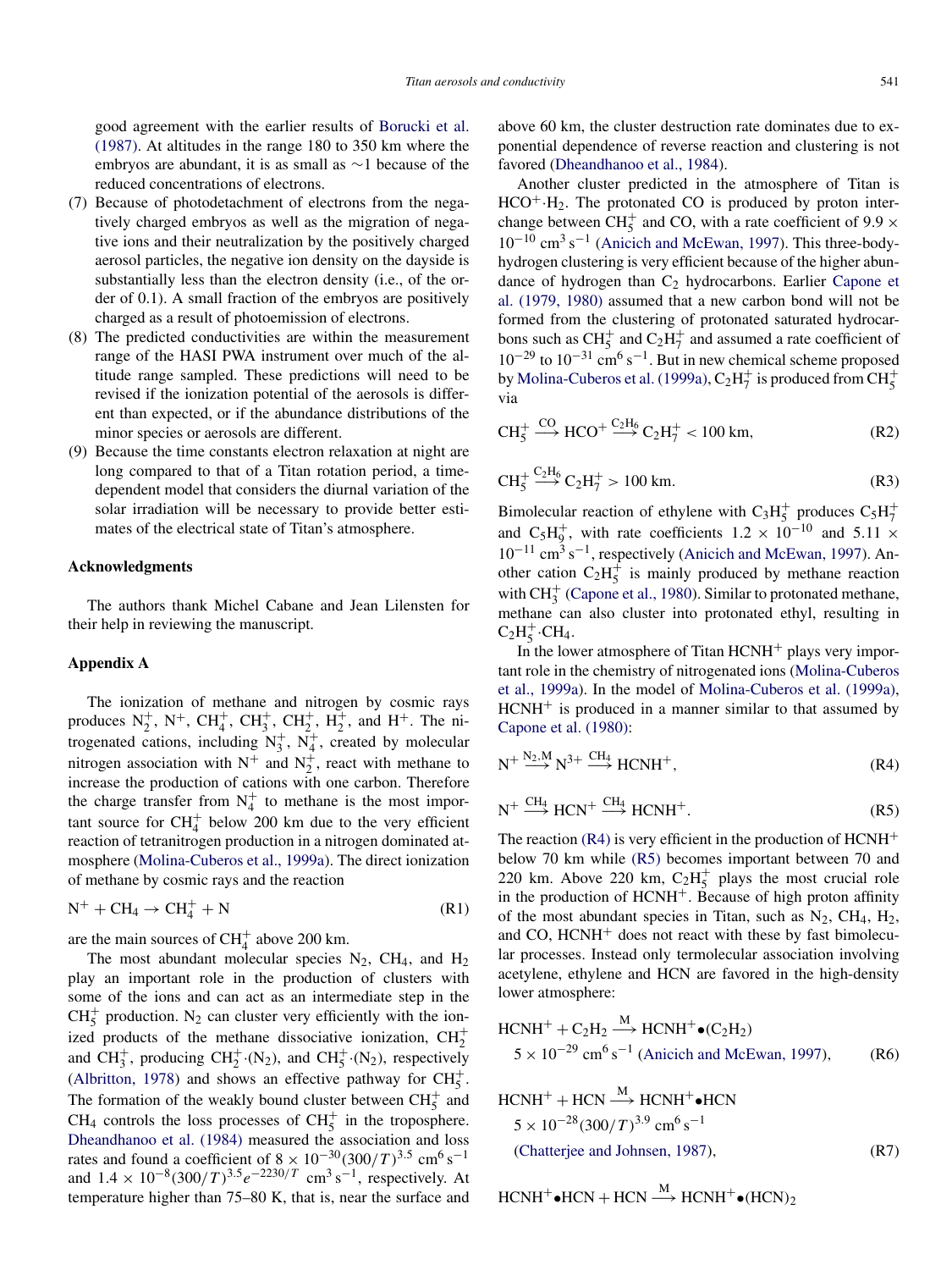<span id="page-15-0"></span>
$$
6.5 \times 10^{-28} (300/T)^{4.4} \text{ cm}^6 \text{ s}^{-1}
$$
  
(Chatterjee and Johnson, 1987). (R8)

It can be seen from this discussion that the high density and low temperature in the troposphere of Titan favor the association of methane with  $CH_5^+$  and that  $CH_5^+$ ·CH<sub>4</sub> is the most abundant cation from 15 to 65 km [\(Molina-Cuberos et al.,](#page-16-0) [1999a\)](#page-16-0). The high abundance of this ion is due to the efficiency of the methane cluster formation at the low temperatures of Titan's atmosphere. Below 15 km and between 65 and 80 km where  $CH_5^+ \cdot CH_4$  is unstable, the  $CH_5^+$  produces  $HCO^+(H_2)$ . This process efficiently depletes most of the  $CH_5^+$ making  $HCO^+(H_2)$  the most abundant cation from ground to 15 km and from 65 to 80 km. The dependence of the collisional destruction rate on temperature does not favor association at temperature greater than 75 or 80 K. The  $\rm CH_{5}^{+}$   $\rm CH_{4}$  ion fraction profile is correlated with the thermal profile of the destruction rate. From 75 to 175 km, the most abundant cation is  $C_7H_7^+$  produced from CH<sup>+</sup><sub>5</sub>. Between 175 and 270 km,  $C_4H_7^+$  is the most abundant cation produced by termolecular association of acetylene with C<sub>2</sub>H<sub>5</sub><sup>+</sup> with a rate coefficient of  $1.34 \times 10^{-23}$  cm<sup>6</sup> s<sup>-1</sup> [\(Burt et al., 1970\)](#page-16-0). This coefficient is high enough for the formation of a covalent bond with an effective two-body coefficient higher than  $10^{-25}$  cm<sup>3</sup> s<sup>-1</sup> below 380 km [\(Molina-Cuberos](#page-16-0) [et al., 1999a\)](#page-16-0). The most abundant cation above 270 km is  $H_4C_7N^+$ , produced from diacetylene association with a high bimolecular rate coefficient of  $8.7 \times 10^{-10}$  cm<sup>3</sup> s<sup>-1</sup>. The ionmass versus altitude profile shown in Table 6 is based on these considerations.

Table 6 Calculated values of the mass of the ion clusters in Titan's atmosphere

| Altitude<br>(km) | Ion cluster         | Current estimate<br>of ion mass (amu) | Previous estimate<br>of ion mass (amu)* |
|------------------|---------------------|---------------------------------------|-----------------------------------------|
| $\mathbf{0}$     | $HCO^+ \cdot H_2$   | 31                                    | 111                                     |
| 20               | $CH_5^+ \cdot CH_4$ | 33                                    | 111                                     |
| 40               | $CH_5^+ \cdot CH_4$ | 33                                    | 111                                     |
| 60               | $CH_5^+ \cdot CH_4$ | 33                                    | 106                                     |
| 80               | $HCO^+ \cdot H_2$   | 31                                    | 96                                      |
| 100              | $C_7H_7^+$          | 31                                    | 83                                      |
| 120              | $C_7H_7^+$          | 91                                    | 73                                      |
| 140              | $C_7H_7^+$          | 91                                    | 63                                      |
| 160              | $C_7H_7^+$          | 91                                    | 63                                      |
| 180              | $C_7H_7^+$          | 55                                    | 78                                      |
| 200              | $C_7H_7^+$          | 55                                    | 94                                      |
| 220              | $C_7H_7^+$          | 55                                    | 109                                     |
| 240              | $C_7H_7^+$          | 55                                    | 109                                     |
| 260              | $C_7H_7^+$          | 55                                    | 109                                     |
| 280              | $H_4C_7N^+$         | 102                                   | 109                                     |
| 300              | $H_4C_7N^+$         | 102                                   | 109                                     |
| 320              | $H_4C_7N^+$         | 102                                   | 108                                     |
| 340              | $H_4C_7N^+$         | 102                                   | 104                                     |
| 360              | $H_4C_7N^+$         | 102                                   | 101                                     |
| 380              | $H_4C_7N^+$         | 102                                   | 97                                      |
| 400              | $H_4C_7N^+$         | 102                                   | 93                                      |

\* [Borucki et al. \(1987\).](#page-16-0)

In our earlier model of the lower atmosphere [\(Borucki et](#page-16-0) [al., 1987\)](#page-16-0) HCNH<sup>+</sup> together with NH<sup>+</sup> were predicted to be the major ions, although they are mainly present in the form of clusters  $NH_4^+ \cdot (NH_3)_n$  and  $H_2CN^+ \cdot (HCN)_2$ . [Capone et al. \(1980\)](#page-16-0) argued that there may be sufficient ammonia in the lower atmosphere of Titan to allow to form  $NH_4^+$  and the model of [Borucki et al. \(1987\)](#page-16-0) was based on that assumption. The proton affinity of ammonia is higher than other species present in the Titan's atmosphere and therefore, if ammonia were present in sufficient quantity, that is with a mixing ratio greater than  $2 \times 10^{-6}$ , it would produce important amounts of NH<sup> $+$ </sup> (NH<sub>3</sub>)<sub>n</sub>. However, ammonia has not been detected in the atmosphere [\(Molina-Cuberos et al., 1999b\)](#page-16-0). Finally, we note that the termolecular ion–molecule association reactions of  $N_2$  and CH<sub>4</sub> can play a greater role in Titan's lower atmosphere due to their concentrations being several orders of magnitude higher than other species [\(Milliagan et al., 2001\)](#page-16-0).

# **Appendix B**

The microphysics model [\(Toon et al., 1992; Barth and Toon,](#page-17-0) [2003\)](#page-17-0) simulates the production, transport and growth of particles in a column of atmosphere. The particles are segregated into 35 bins that double in volume. Particles are created by unspecified photochemistry in the smallest bin with the function

$$
q(z) = e^{-0.5((z-z_0)/z_s)^2},
$$
\n(B1)

where the scale height is  $z_s = 25$  km and maximum mass production occurs at  $z_0 = 250$  km. The profile is also adjusted so that only 3% of the mass production occurs above an altitude of 300 km.

The larger particle bins are populated through coagulation,

$$
\frac{dn(a)}{dt} = 0.5 \int_{0}^{a} K_{\text{coag}}(a', a - a')n(a')n(a - a') da' \n- \int_{0}^{\infty} K_{\text{coag}}(a', a)n(a)n(a') da',
$$
\n(B2)

where  $K$  is the coagulation kernel. The two terms in Eq.  $(B2)$ represent the creation of particles of size "*a*" through the coagulation of smaller particles and the loss of particles of size "*a*" as they coagulate to form larger particles, respectively. Brownian coagulation is the dominant coagulation process for tholin in Titan's atmosphere. The Brownian coagulation kernel is given by

$$
K_{\text{Br}} = 2\pi (a_{p1} + a_{p2})(D_1 + D_2)b,\tag{B3}
$$

where  $a_{pi}$  is the diameter of the *i*th particle and  $D_i$  is the diffusivity. The parameter *b* is a correction term for when the mean free path of the aerosol particle is comparable to the radius of the absorbing particle. In the continuum regime,  $b = 1$  and the diffusivities can be represented by the Stokes–Einstein formula (where  $\eta$  is the atmospheric viscosity):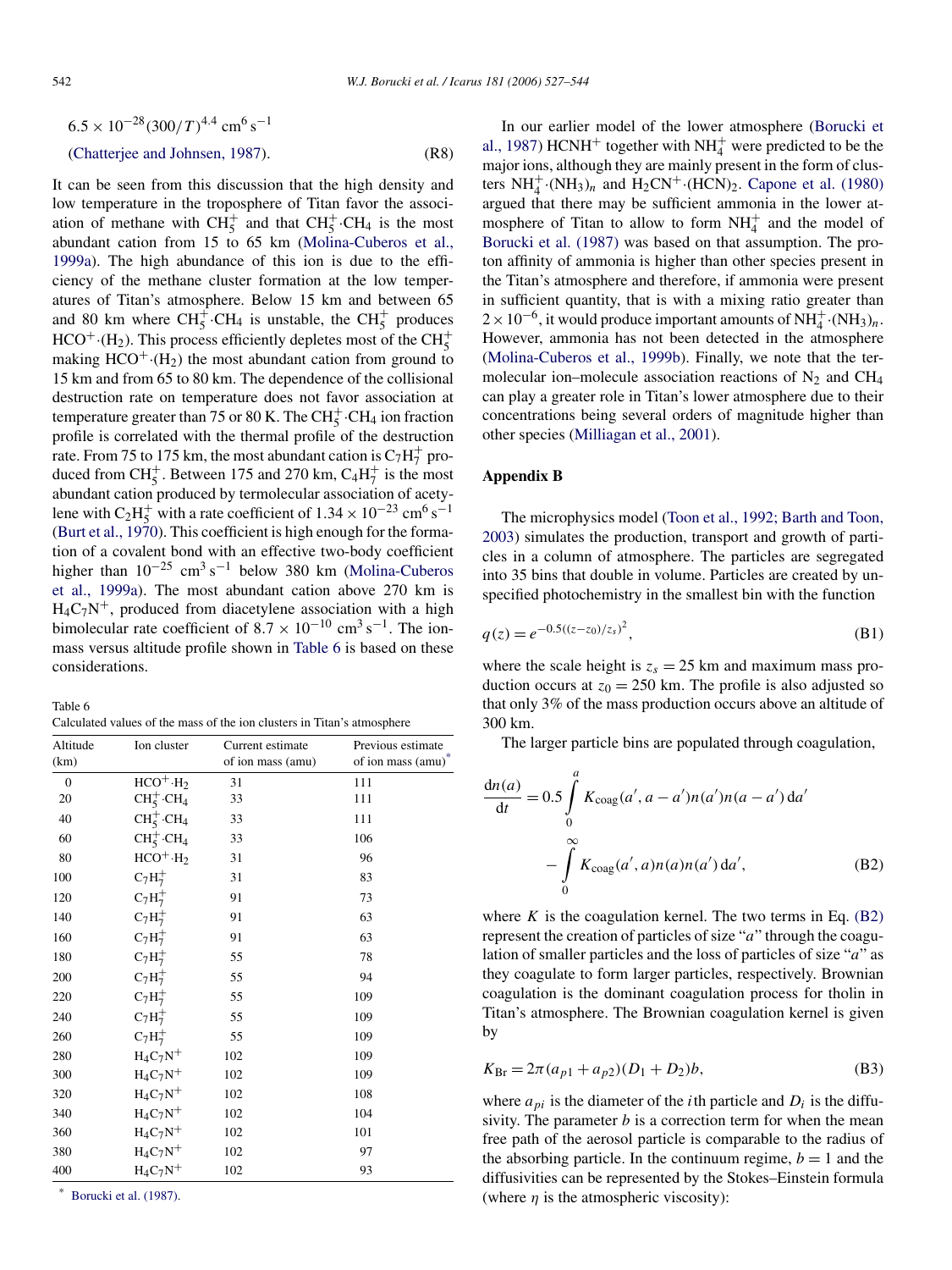<span id="page-16-0"></span>
$$
D_i = k_B T / 3\pi \eta a_{pi}.
$$
 (B4)

In Titan's atmosphere the particles are subject to charging below 300 km. This particle charging makes coagulation less efficient for small tholin particles. Transport is handled through sedimentation and eddy diffusion. The eddy diffusion coefficient varies with altitude as

$$
K_{\text{diff}} = \begin{cases} 5000, & z \le 90 \text{ km}, \\ 10^{((z+z1)/m)}, & 90 \text{ km} < z < 150 \text{ km}, \\ 2.5 \times 10^{13} n_{\text{gas}}^{-1/2}, & 150 \text{ km} \le z < 400 \text{ km}, \\ 10^8, & z \ge 400 \text{ km}, \end{cases}
$$

where  $z1 = 95.471178$ ,  $m = 50.141304$ ,  $n_{\text{gas}}$  is atmospheric number density, *z* is in km, and  $K_{\text{diff}}$  is in cm<sup>2</sup>/s. Most particles are small enough to be controlled by eddy diffusion; sedimentation only applies to the largest few bins.

The final size distribution and aerosol profile were found by running the model to steady state, defined as the time when the mass flux of particles across the boundary of each 10 km layer matches the mass flux of particles out of the bottom of the model. Steady state was reached after a time of 500 years.

# **References**

- Allamandola, L.J., Tielens, A.G.G.M., Barker, J.R., 1989. Interstellar polycyclic aromatic hydrocarbons: The infrared emission bands, the excitation/emission mechanism, and the astrophysical implications. Astrophys. J. Suppl. 71, 733–775.
- Albritton, D.L., 1978. Ion-neutral-rate constants measured in flow reactors through 1977. Atom. Nucl. Data Tables 22, 1–101.
- Anicich, V.G., McEwan, M.J., 1997. Ion–molecule chemistry in Titan's ionosphere. Planet. Space Sci. 45, 897–921.
- Bakes, E.L.O., Tielens, A.G.G.M., 1994. The photoelectric heating mechanism for very small graphitic grains and polycyclic aromatic hydrocarbons. Astrophys. J. 427, 822–838.
- Bakes, E.L.O., Tielens, A.G.G.M., 1998. The effects of polycyclic aromatic hydrocarbons on the chemistry of photodissociation regions. Astrophys. J. 499, 258–266.
- Bakes, E.L.O., McKay, C.P., Bauschlicher Jr., C.W., 2002. Photoelectric charging of submicron aerosols and macromolecules in the Titan haze. Icarus 157, 464–475.
- Banks, P.M., Kockarts, G., 1973. Aeronomy, Part B. Academic Press, New York/London, pp. 257–260.
- Barth, E.L., Toon, O.B., 2003. Microphysical modeling of ethane ice clouds in Titan's atmosphere. Icarus 162, 94–113.
- Bates, D.R., 1984. Rayleigh scattering by air. Planet. Space Sci. 32 (6), 785– 790.
- Borucki, W.J., Levin, Z., Whitten, R.C., Keesee, R.G., Capone, L.A., Summers, A.L., Toon, O.B., Dubach, J., 1987. Predictions of the electrical conductivity and charging of the aerosols in Titan's atmosphere. Icarus 72, 604–622.
- Burt, J.A., Dunn, J.L., McEwan, M.J., Sutton, M.M., Roche, A.E., Schiff, H.I., 1970. Some ion–molecular reactions of  $H_3^+$  and the proton affinity of  $H_2^+$ . J. Chem. Phys. 52, 6062–6075.
- Cabane, M., Chassefiere, E., Israel, G., 1992. Formation and growth of photochemical aerosols in Titan's atmosphere. Icarus 96, 176–189.
- Cabane, M., Rannou, P., Chassefiere, E., Israel, G., 1993. Fractal aggregates in Titan's atmosphere. Planet. Space Sci. 41, 257–267.
- Capone, L.A., Dubach, J., Whitten, R.C., Prasad, S.S., 1979. Cosmic ray ionization of the jovian atmosphere. Icarus 39, 433–449.
- Capone, L.A., Dubach, J., Whitten, R.C., Prasad, S.S., 1980. Cosmic ray synthesis of organic molecules in Titan's atmosphere. Icarus 44, 72–84.
- Chatterjee, B.K., Johnsen, R., 1987. Clustering reactions of  $H_2CN^+$  ions with HCN. J. Chem. Phys. 87, 2399–2400.
- Coustenis, A., Bézard, B., Gautier, D., Marten, A., 1991. Titan's atmosphere from Voyager infrared observations. Icarus 89, 152–167.
- Coustenis, A., Salama, A., Schulz, B., Ott, S., Lellouch, E., Encrenaz, Th., Gautier, D., Feuchtgruber, H., 2003. Titan's atmosphere from ISO mid-infrared spectroscopy. Icarus 161, 383–403.
- Dheandhanoo, S., Johnsen, R., Biondi, M.A., 1984. Measured ion–molecule reaction rates for modeling Titan's atmosphere. Planet. Space Sci. 32, 1301– 1305.
- Fulchignoni, M., and 27 colleagues, 2002. The characterization of Titan's atmospheric physical properties by the Huygens Atmospheric Structure Instrument (HASI). Space Sci. Rev. 104, 395–431.
- Hodges, R.R., 1969. Ion pair annihilation by aerosols in the lower ionosphere. J. Geophys. Res. 74, 2223–2228.
- Holland, D.H., Archer, D.H., Berkowitz, J.J., Hart, W.C., Hendrick, R.W., Humphrey, C., 1977. Physics of high altitude nuclear burst effects. Defense Nuclear Agency. Final Report, Contract DNA 001-73-C-0102.
- Hu, H., Holzworth, R.H., 1996. Observation and parameterization of the stratospheric electrical conductivity. J. Geophys. Res. 101, 29539–29552.
- Jensen, E.J., Thomas, G.E., 1991. Charging mesospheric particles: Implications for electron density and particle coagulation. J. Geophys. Res. 96 (D10), 18603–18615.
- Kilpatric, W.D., 1971. An experimental mass-mobility relation for ions in air at atmospheric pressure. Proc. Annu. Conf. Mass Spectrosc. 19, 320–325.
- Krimingis, S.M., Carbary, J.F., Keath, E.P., Armstrong, T.P., Lanzerotti, L.J., Gloeckler, G., 1983. General characteristics of hot plasma and energetic particles in the saturnian magnetosphere: Results for Voyager spacecraft. J. Geophys. Res. 88, 8871–8892.
- Landau, L.D., Lifshitz, E.M., Pitaevskii, L.P., 1984. Electrodynamics of Continuous Media, second ed. Pergamon Press, New York, pp. 8–10.
- Lara, L.M., Lellouch, E., Lopez-Moreno, J.J., Rodrigo, R.J., 1996. Vertical distribution of Titan's atmospheric constituents. J. Geophys. Res. 101, 23261– 23283.
- Lara, L.M., Lelloch, E., Shematovich, V., 1999. Titan's atmospheric haze: The case for HCN incorporation. Astron. Astrophys. 341, 312–317.
- Lebonnois, S., Bakes, E.L.O., McKay, C.P., 2002. Transition from gaseous compounds to aerosols in Titan's atmosphere. Icarus 159, 505–517.
- McDaniel, E.W., Mason, E.A., 1973. The Mobility and Diffusion of Ions in Gases. Wiley, New York.
- Meyerott, R.E., Reagan, J.B., Joiner, R.G., 1980. The mobility and concentration of ions and the ionic conductivity in the lower ionosphere. J. Geophys. Res. 85, 1273–1278.
- Milliagan, D.B., Freeman, C.G., MaClagan, R.G.A.R., McEvan, M.J., Wilson, P.F., Anicich, V.G., 2001. Termolecular ion–molecule reactions in Titan's atmosphere. II. The structure of the association adducts of  $HCNH<sup>+</sup>$  with  $C_2H_2$  and  $C_2H_4$ . J. Am. Soc. Mass Spectr. 2, 557–564.
- Mitchell, J.B.A., 1990. The dissociative recombination of molecular ions. Phys. Rep. 186, 215–248.
- Molina-Cuberos, G.J., Lopez-Moreno, J.J., Rodrigo, R., Lara, L.M., 1999a. Chemistry of the galactic cosmic ray induced ionosphere of Titan. J. Geophys. Res. 104, 21997–22024.
- Molina-Cuberos, G.J., Lopez-Moreno, J.J., Rodrigo, R., Lara, L.M., O'Brien, K., 1999b. Ionization by cosmic rays of the atmosphere of Titan. Planet. Space Sci. 47, 1347–1354.
- Molina-Cuberos, G.J., Lopez-Moreno, J.J., Rodrigo, R., Lara, L.M., 2000. Influence of electrophilic species on the lower atmosphere of Titan. Geophys. Res. Lett. 27, 1351–1354.
- Natanson, G.L., 1960. On the theory of the charging of amicroscopic aerosol particles as a result of capture of gas ions. Zh. Tekh. Fiz. 30, 573–588 (English transl. Soviet Phys. Tech. Phys. 5, 538–551).
- Nelder, J.A., Mead, R., 1965. A simplex method for function minimization. Comput. J. 7, 308–313.
- O'Brien, K., 1970. Calculated cosmic ray ionization in the lower ionosphere. J. Geophys. Res. 75, 4357–4359.
- O'Brien, K., 1971. Cosmic-ray ionization in the atmosphere. Nuovo Cimento A 3, 521–547.
- O'Brien, K., 1972. Propagation of muons underground and the primary cosmicray spectrum below 40 TeV. Phys. Rev. D 5, 597–605.
- O'Brien, K., 1975a. The cosmic ray field at ground level. In: Natural Radiation Environment. II. USERDA Rep. CONF-72085. Part 1. U.S. Department of Commerce, National Technical Information Service, Springfield, VA, pp. 15–54.